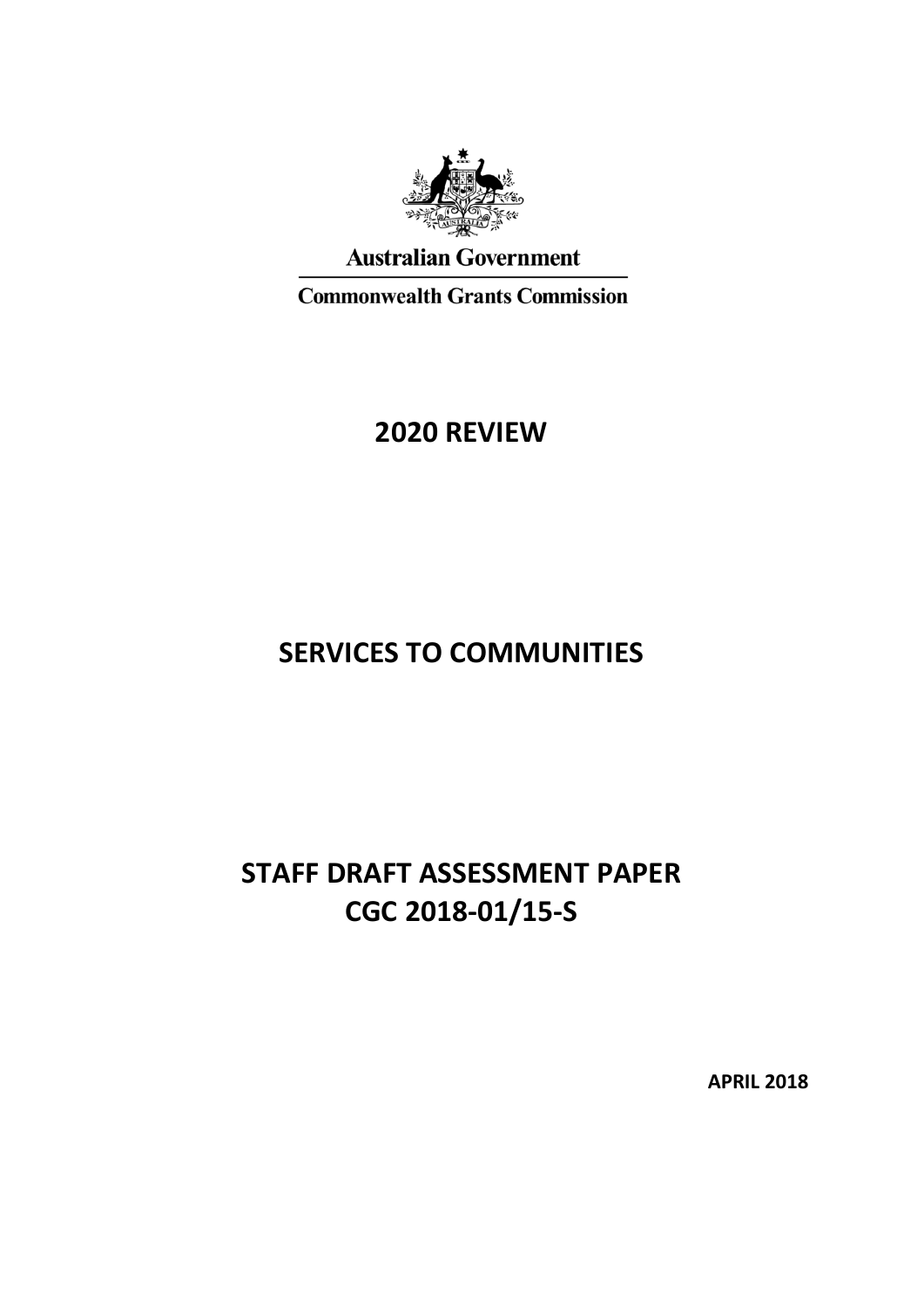| Paper issued               | 20 April 2018                                                                                                                                                                                                                                            |
|----------------------------|----------------------------------------------------------------------------------------------------------------------------------------------------------------------------------------------------------------------------------------------------------|
| Commission contact officer | Anli Chin, 02 6229 8845, anli.chin@cgc.gov.au                                                                                                                                                                                                            |
| Submissions sought by      | 31 August 2018                                                                                                                                                                                                                                           |
|                            | Submissions should be emailed in Word format to                                                                                                                                                                                                          |
|                            | secretary@cgc.gov.au.                                                                                                                                                                                                                                    |
|                            | Submissions of more than 10 pages in length should include a<br>summary section.                                                                                                                                                                         |
| Confidential material      | It is the Commission's normal practice to make State<br>submissions available on its website under the CC BY licence,<br>allowing free use of content by third parties.<br>0                                                                             |
|                            | Further information on the CC BY licence can be found on the<br>Creative Commons website (http://creativecommons.org).                                                                                                                                   |
|                            | Confidential material contained in submissions must be<br>clearly identified or included in separate attachment/s, and<br>details provided in the covering email. Identified confidential<br>material will not be published on the Commission's website. |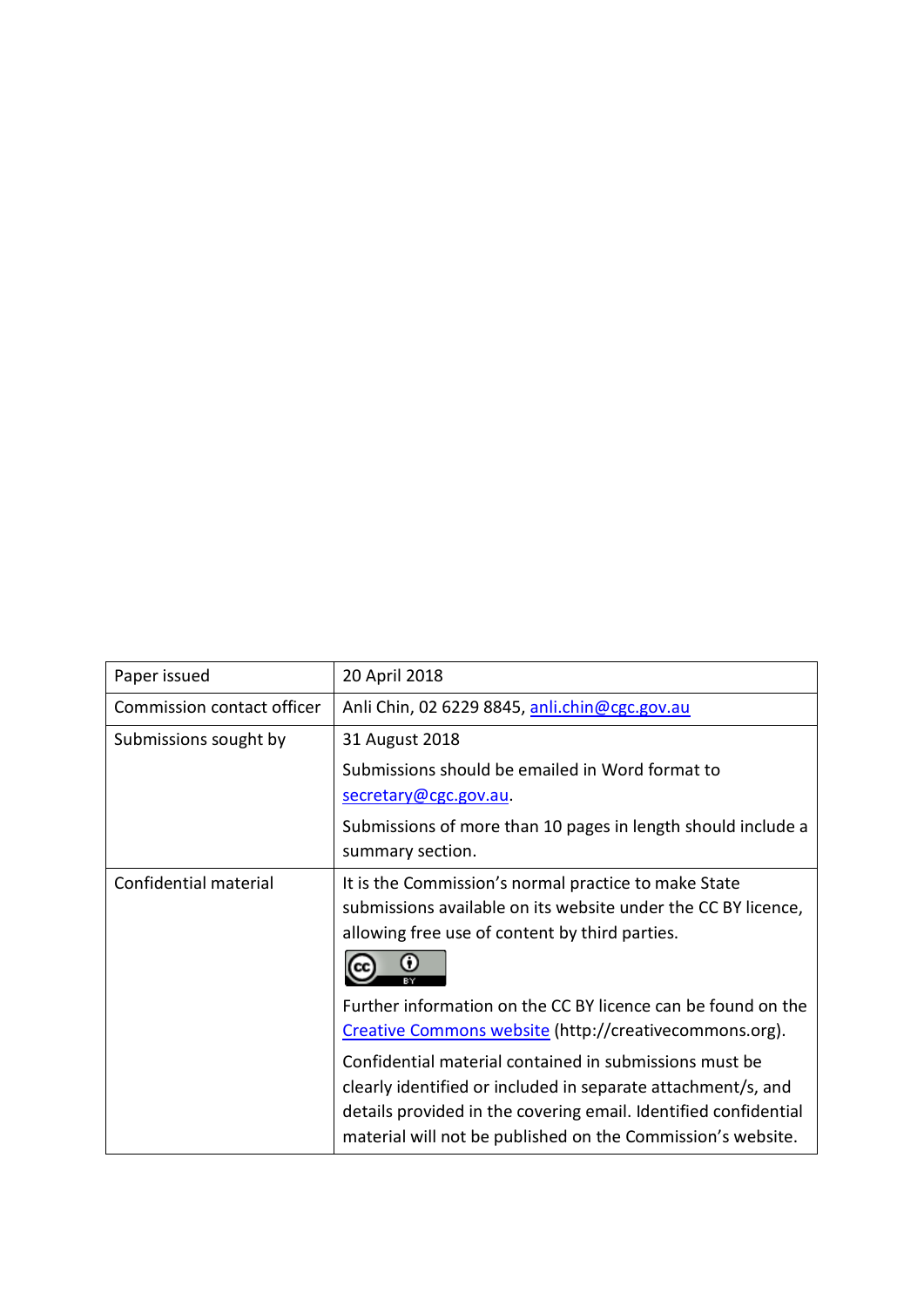# **CONTENTS**

| <b>SERVICES TO COMMUNITIES</b>          | 1           |
|-----------------------------------------|-------------|
| <b>2015 REVIEW APPROACH</b>             | 1           |
| Services included in this category      | 1           |
| Category and component expenses         | $\mathbf 1$ |
| Data sources and assessment methods     | 1           |
| <b>ISSUES AND ANALYSIS</b>              | 5           |
| Utilities expenses                      | 5           |
| Electricity subsidies                   | 6           |
| Water subsidies                         | 11          |
| Community development and amenities     | 14          |
| Environmental protection                | 17          |
| User charges                            | 18          |
| Location, SDS and wages                 | 19          |
| Other issues considered                 | 20          |
| <b>CONCLUSION AND WAY FORWARD</b>       | 21          |
| Proposed assessment structure           | 21          |
| Data and information sought from States | 22          |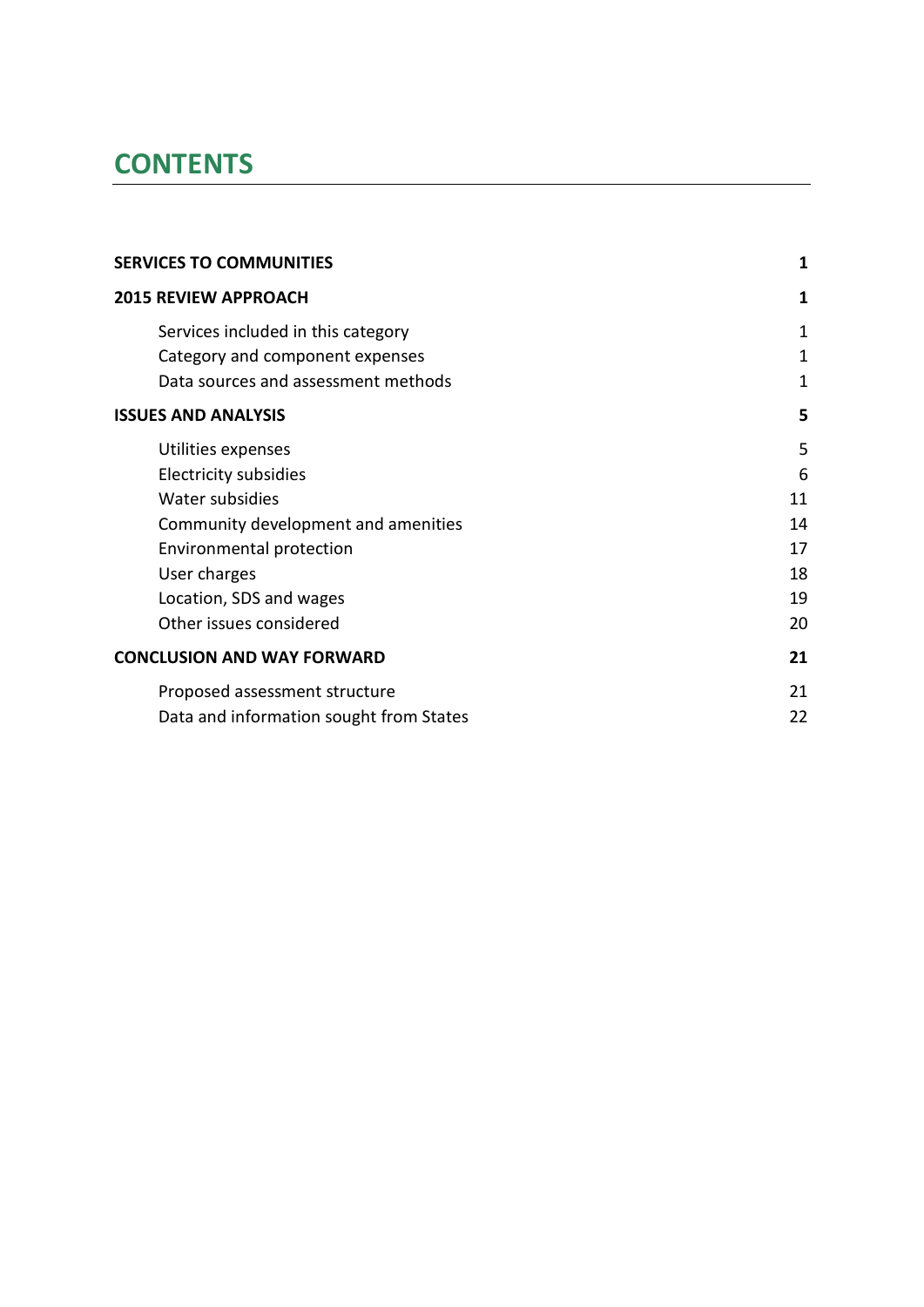# <span id="page-3-0"></span>**SERVICES TO COMMUNITIES**

1 The paper provides Commission staff proposals for the assessment of Services to communities expenses for the 2020 Review.

### <span id="page-3-1"></span>**2015 REVIEW APPROACH**

### <span id="page-3-2"></span>**Services included in this category**

- 2 The Services to communities category covers State subsidies for the provision of electricity, water and wastewater services (utilities subsidies) and a range of expenses for the administration of communities and community development, community amenities and environmental protection services.
- 3 State concession expenses related to water and electricity services, and expenses related to irrigation and other industrial uses of water are assessed in the Welfare and Services to industry categories respectively.

### <span id="page-3-3"></span>**Category and component expenses**

4 Services to communities expenses are assessed in four components, with electricity, water and wastewater subsidies jointly assessed as utilities subsidies[. Table 1](#page-3-5) shows the category expenses. Total Services to communities expenses were \$6.6 billion in 2016-17.

| Amount  | Proportion of total expenses |
|---------|------------------------------|
| \$m     | %                            |
| 1683    | 25.4                         |
| 2 2 2 6 | 33.6                         |
| 29      | 0.4                          |
| 2694    | 40.6                         |
| 6633    | 100.0                        |
|         |                              |

#### <span id="page-3-5"></span>**Table 1 Category expenses by component, 2016-17**

<span id="page-3-4"></span>Source: Commission estimates based on State-provided data.

### **Data sources and assessment methods**

5 [Table 2](#page-4-0) shows the disabilities and relative sizes of the category components and sub-components.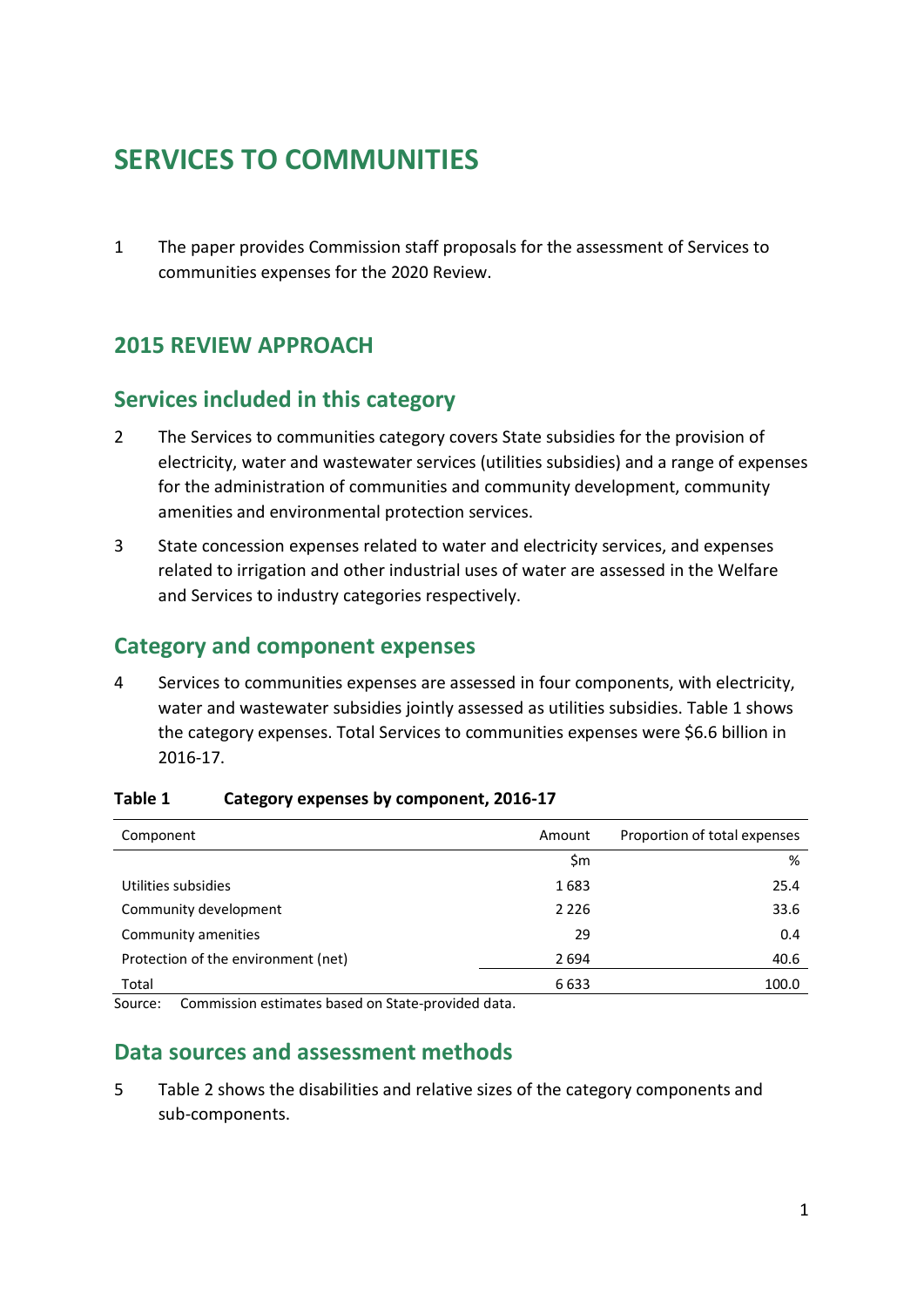| Component/sub-component                          | <b>Disabilities</b>                                                                                                                                                        | Sub-component<br>weight |
|--------------------------------------------------|----------------------------------------------------------------------------------------------------------------------------------------------------------------------------|-------------------------|
|                                                  |                                                                                                                                                                            | %                       |
| Electricity - common subsidies                   | Population                                                                                                                                                                 | 9.2                     |
| Electricity - differential subsidies             | The population in small, remote and very remote<br>communities, with additional weighting for very<br>remote communities and recognition of<br>diseconomies of small scale | 9.2                     |
| Water and wastewater - common<br>subsidies       | Population                                                                                                                                                                 | 3.5                     |
| Water and wastewater -<br>differential subsidies | The population in small, remote and very remote<br>communities, with additional weighting for very<br>remote communities and recognition of<br>diseconomies of small scale | $3.5^{\circ}$           |
| Community development -<br>Indigenous            | The population in discrete Indigenous<br>communities, and differences in wage costs and<br>regional costs                                                                  | 5.0                     |
| Community development - other                    | Population outside discrete Indigenous<br>communities, and differences in wage costs and<br>regional costs                                                                 | 28.6                    |
| Community amenities                              | Population, and differences in wage costs and<br>regional costs                                                                                                            | 0.4                     |
| Protection of the environment                    | Population, and differences in wage costs                                                                                                                                  | 40.6                    |
| Total                                            |                                                                                                                                                                            | 100.0                   |

#### <span id="page-4-0"></span>**Table 2 Sub-component weights and disabilities**

Source: Commission estimates based on State-provided data.

#### *Utilities subsidies*

- 6 Utilities subsidies include both electricity subsidies and water and wastewater subsidies. The utilities subsidies assessment is divided into two components:
	- common subsidies which allow tariffs in metropolitan areas to be set below the cost of service delivery
	- differential subsidies for residents outside metropolitan areas, principally in smaller and isolated communities, who receive additional and differential subsidies to meet the higher cost of electricity, water and wastewater provision.
- 7 Total subsidies are allocated on a 50/50 basis to common and differential subsidies based on State data and the Commission's judgement. Common subsidies are assessed equal per capita (EPC) because as they are provided to all residents in the States where they apply.
- 8 The differential subsidies assessment recognises that some States subsidise electricity and water services in smaller, geographically isolated communities where full cost recovery is not feasible. Differential subsidies are assessed using the number of people in remote or very remote areas and living in communities of between 50 and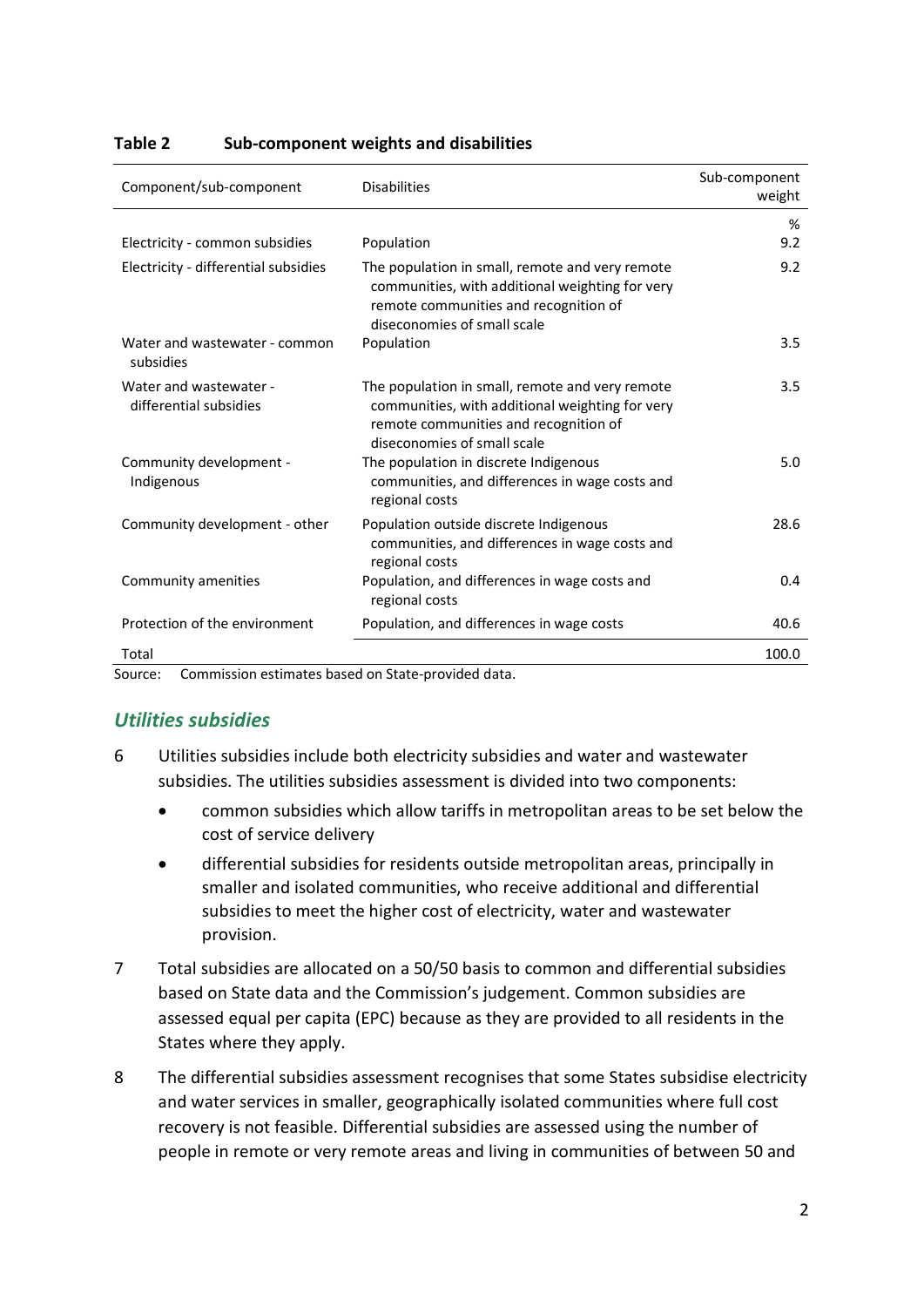1 000 people. A regional cost weight based on the general gradient is also applied, to recognise that subsidies in small communities in very remote areas are higher than those in remote areas. The gradient is discounted by 25% because that gradient, based on schools and police data, is unlikely to be totally appropriate for water and electricity subsidies. We also apply a service delivery scale (SDS) factor based on that used in the Schools assessment, discounted by 25%.

- 9 Only subsidies are assessed in this category. Concession payments (for example, to pensioners and churches) are assessed in the Welfare category. Regulation expenses for the electricity and water sectors are assessed in Services to industry.
- 10 [Table 3](#page-5-0) shows the utilities subsidies expenses for 2016-17.

|                      | <b>NSW</b> | Vic | Old | WA  | SA  | Tas | ACT | ΝT  | Total   |
|----------------------|------------|-----|-----|-----|-----|-----|-----|-----|---------|
|                      | Sm         | Sm. | Sm  | Sm  | \$m | \$m | \$m | Sm  | \$m     |
| Electricity          | 0          | 0   | 599 | 469 | 10  | 10  | 0   | 128 | 1 2 1 6 |
| Water and wastewater | 27         | 6   | 26  | 269 | 108 | 0   | 0   | 31  | 467     |
| Total<br>$\sim$      | 27         | 6   | 626 | 738 | 118 | 10  | 0   | 159 | 1683    |

<span id="page-5-0"></span>**Table 3 Utilities subsidies expenses, 2016-17**

Source: State data from the 2018 Update.

### *Community development*

- 11 Community development expenses include administration and planning for housing and industries including regulating land use, administering zoning laws and building standards, and planning for facilities for education, health, recreation and culture. This component does not include expenses to fund the actual construction of housing, industrial buildings, public utilities or any other facilities, and does not include public housing services or economic development expenses.
- 12 The assessment of community development expenses recognises that States spend more per capita on Indigenous community development to provide additional support for the governance and management of discrete Indigenous communities, in recognition of their greater needs due to their remoteness, and generally small populations on low incomes.
- 13 The assessment of Indigenous community development expenses is based on State shares of Indigenous people living in discrete Indigenous communities. Discrete Indigenous communities are defined as Statistical Area 1s (SA1s) with populations that are more than 50% Indigenous. $1$  Non-Indigenous community development

<span id="page-5-1"></span><sup>&</sup>lt;sup>1</sup> SA1s are geographical areas and generally the smallest unit for the release of census data. SA1s have a population of between 200 and 800 people with an average population size of approximately 400 people. SA1s are built from whole Mesh Blocks, the smallest geographical area defined by the ABS.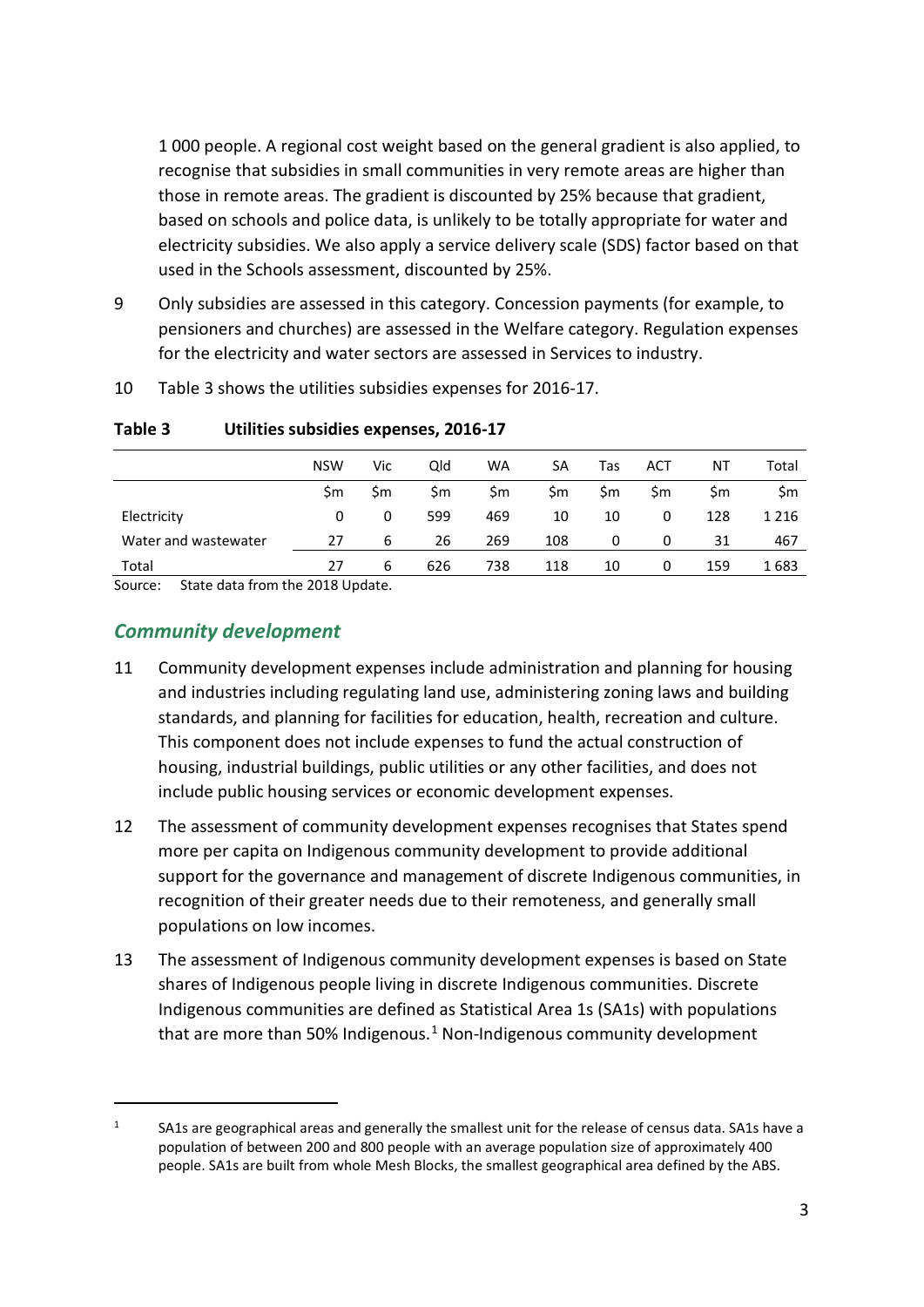expenses are assessed using the remaining population, which more or less equates to an EPC assessment.

#### *Community amenities*

- 14 Community amenities expenses cover the design, installation, operation and maintenance of street lighting, provision of facilities such as public toilets, drinking fountains, bus shelters, cemeteries and crematoria. In most States these services are provided by local government rather than States.
- 15 The community amenities component is very small, around \$30 million in 2016-17. Community amenities expenses are assessed EPC because State population shares are considered the appropriate way of allocating expenses.

### *Protection of the environment*

- 16 Protection of the environment expenses cover a diverse range of services including developing and monitoring pollution and air quality standards, pollution abatement and control, regulation, control and prevention of erosion of beaches and foreshores, flood mitigation in urban areas, maintaining river systems, research into environmental protection, environmental assessments, managing industrial chemicals, waste disposal and biodiversity and species conservation.
- 17 Protection of the environment services are assessed on an EPC basis because the expenses cover a wide variety of services and cost drivers cannot be identified. A wage cost disability is applied. A regional cost disability is not applied because it is not always clear where services are provided.
- 18 Environmental assessment expenses associated with major infrastructure projects are assessed in the Services to industry category.

#### *Investment and depreciation*

- 19 The Services to communities category accounted for less than 1% of total State assets in 2016-17. The infrastructure assessments recognise that Services to communities' functions affect the quantity of infrastructure States own by applying the weighted service users for the category to the relevant assets. Interstate differences in wage levels, the price of materials and other unavoidable factors affecting the cost of infrastructure are also taken into account. In addition, the infrastructure assessments recognise the impact of differences between States in population growth on the need for infrastructure.
- 20 The assets of State-owned utilities are out of scope for the infrastructure assessments. However, these assets affect the value of States' net financial worth which is equalised in the Net borrowing assessment.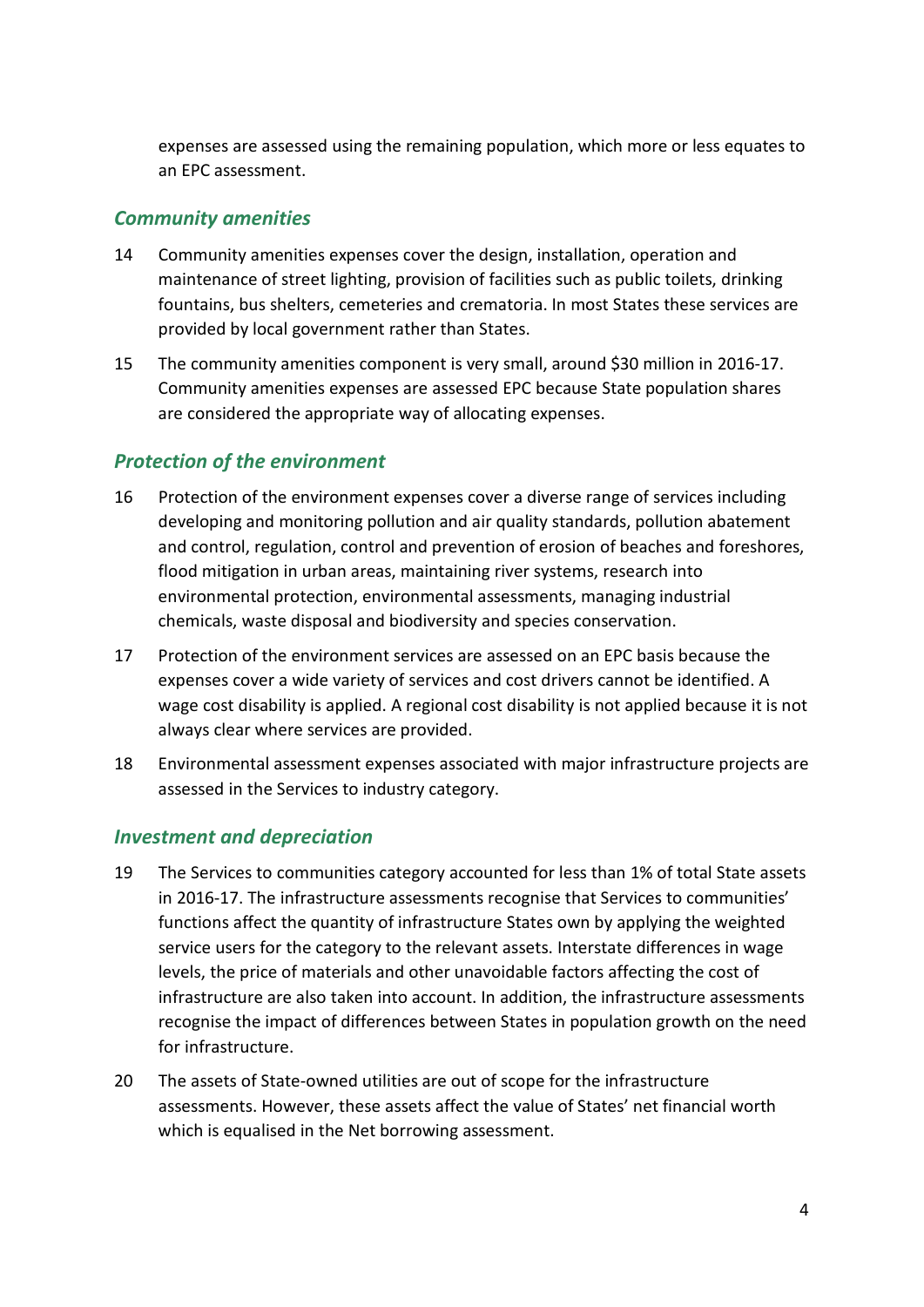### *GST redistribution*

21 In the 2018 Update, the category redistributed \$795 million primarily to the Northern Territory, Western Australia and Queensland, and away from New South Wales, Victoria, and the ACT. Most of the redistribution is due to the differential utilities subsidies and Indigenous community development assessments. Spending on these functions accounted for 18% of category expenses.

|                               | <b>NSW</b> | Vic    | Qld  | WA  | SA    | Tas  | <b>ACT</b> | ΝT  | Redist |
|-------------------------------|------------|--------|------|-----|-------|------|------------|-----|--------|
|                               | \$m        | \$m    | \$m  | \$m | \$m   | \$m  | \$m        | \$m | \$m    |
| <b>Utilities</b>              | $-273$     | $-249$ | 87   | 159 | 62    | 21   | $-17$      | 210 | 539    |
| Community development         | $-120$     | $-128$ | 36   | 39  | $-19$ | -8   | -8         | 207 | 282    |
| Community amenities           | 0          | 0      | 0    | 0   | 0     | 0    | 0          | 0   | 0      |
| Protection of the environment | 1          | -3     | $-2$ | 5   | $-2$  | $-1$ |            |     |        |
| Total                         | $-392$     | $-379$ | 121  | 203 | 41    | 12   | $-24$      | 417 | 795    |

#### **Table 4 GST redistribution due to Services to communities, 2018 Update**

<span id="page-7-0"></span>Source: Commission calculation, 2018 Update.

### **ISSUES AND ANALYSIS**

### <span id="page-7-1"></span>**Utilities expenses**

- [2](#page-7-2)2 Electricity, water and wastewater<sup>2</sup> subsidies were jointly assessed in the 2015 Review. A distinction was drawn between common subsidies and differential subsidies. Common subsidies were assessed EPC as they were provided to all residents in the States where they apply, and differential subsidies were assessed using State shares of the population in small communities in remote and very remote regions.
- <span id="page-7-3"></span>23 The following sections outline a proposal to use State-provided data to develop separate assessments of electricity and water subsidies because the average subsidies for electricity and water are likely to be different. This was the approach in the 2010 Review. The decision in the 2015 Review to adopt a combined assessment for electricity and water was due to a lack of reliable data for estimating how subsidies in different classes of communities vary from the average subsidy. In this review we intend to use State-provided data, at least for electricity, to assess different levels of subsidies for communities of different size and remoteness.
- 24 States already report total electricity and water subsidies separately so annual data are available to reliably measure total electricity and water subsidies. Data for 2016-17 show that within States, there is no consistency between the amount of

<span id="page-7-2"></span><sup>&</sup>lt;sup>2</sup> Hereafter water and wastewater subsidies are referred to as water subsidies.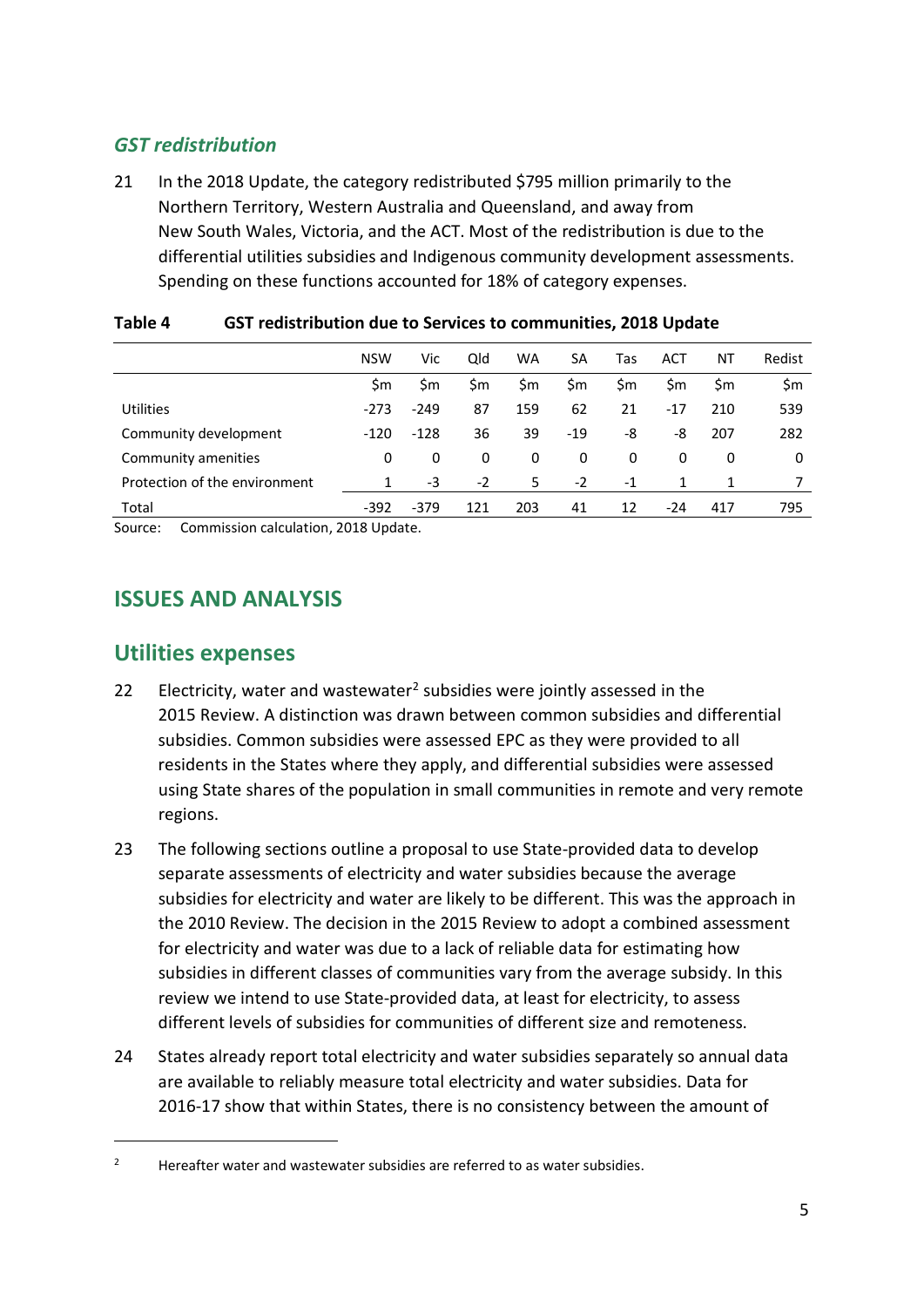subsidies provided for electricity compared to water [\(Table 3\)](#page-5-0). This further supports a separate treatment of electricity and water subsidies.

Staff propose to recommend the Commission:

- split the utilities component into electricity subsidies and water subsidies, recognising that average subsidies for these services are likely to be different
- update the split between electricity and water subsidies annually using data already available from the States.

### <span id="page-8-0"></span>**Electricity subsidies**

 $\overline{a}$ 

### *State policies and proposed assessment approach*

- 25 In densely populated areas, States have energy networks that transport electricity from large-scale generators to consumers. Around 88% of all Australian consumers are connected to the National Electricity Market (NEM) transmission grid, which covers large areas of the eastern States, Tasmania and South Australia. Western Australia and the Northern Territory have their own State-based grids — the South West Interconnected System (SWIS) and North West Interconnected System (NWIS) in Western Australia, and the Darwin-Katherine Interconnected System (DKIS) in the Northern Territory. The cost of providing services to on-grid populations is affected by the scale of operations, fuel source, population density, environmental programs, service standards and maintenance costs.
- 26 Outside the grids in Queensland, South Australia, Tasmania, Western Australia and the Northern Territory, electricity is produced by small isolated generators. Off-grid communities represent less than 1% of the Australian population, and are generally small and located in remote and very remote areas. $3$  Service provision to off-grid communities is more expensive due to the use of higher cost fuel sources (often diesel), diseconomies of scale, low population density and remoteness.
- 27 Due to the very high cost of supplying electricity to isolated, off-grid communities, Queensland, Western Australia, South Australia, Tasmania and the Northern Territory provide subsidies to reduce the cost of services. Subsidies are also provided to some on-grid customers in Queensland, Western Australia and the Northern Territory to allow all customers to pay less than the cost of supplying electricity. The electricity subsidy policies of the States are summarised below.
	- New South Wales, Victoria and the ACT do not provide electricity subsidies.
	- Queensland subsidises customers in regional areas with access to the NEM because the cost of transmission and distribution is higher in more sparsely

<span id="page-8-1"></span><sup>&</sup>lt;sup>3</sup> State data for the 2020 Review confirm the proportion of the population living in off-grid communities which receive financial assistance from State governments was 0.6% in 2015-16. Just over 40% of these people live in communities in remote areas with the balance in very remote areas.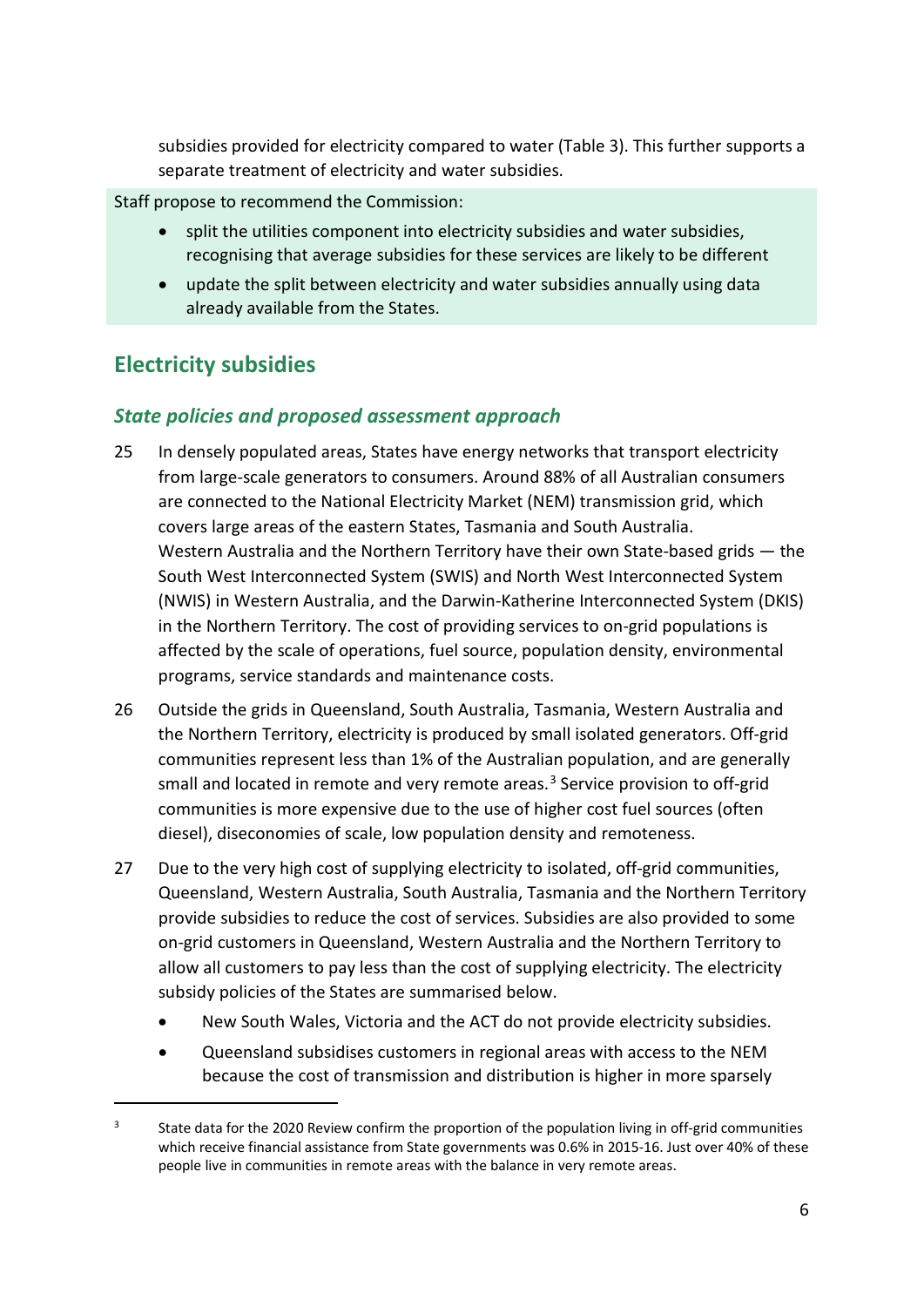populated areas. It also provides subsidies for 32 small isolated remote and very remote communities which do not have access to the NEM. This includes Indigenous communities in the Torres Strait and on Palm Island. The subsidies allow all electricity customers in the State to pay the cost reflective price in south-east Queensland.

- Western Australia subsidises all electricity customers including customers connected to the SWIS. The largest per capita subsidies are provided for communities which rely on 33 isolated electricity generation systems operated by Horizon Power. Smaller subsidies are provided for communities serviced by the NWIS. From 2017-18, the subsidy to Synergy, which is the main retailer and generator for the SWIS, will be phased out.
- South Australia subsidises the cost of electricity supplied to remote communities through the Remote Areas Energy Supplies (RAES) scheme. The scheme supplies electricity to remote towns through the RAES State/Independent scheme, and to the remote Aboriginal communities of Anangu Pitjantjatjara Yankunytjatjara, Yalata on Aboriginal Lands Trust and Oak Valley on Maralinga Tjarutja through the RAES Aboriginal Communities scheme. The RAES scheme supplies electricity to about 3 400 customers.
- Tasmania subsidises electricity on Flinders Island and King Island due to the very high cost of operating their isolated, diesel fuelled generation systems.
- The Northern Territory subsidies all customers including those in Darwin, Katherine, Tennant Creek and Alice Springs. Electricity for these communities is generated by Territory Generation. Power and Water Corporation (PWC) is the distribution network provider. Indigenous Essential Services, a subsidiary of PWC, is responsible for the supply of electricity to 72 Indigenous communities and 66 outstations.<sup>[4](#page-9-0)</sup> It receives an annual subsidy to meet the shortfall between revenue and the cost of providing services.
- 28 The subsidy arrangements in Queensland, Western Australia and the Northern Territory allow all customers in these States to pay the same (or uniform) electricity tariffs regardless of where they live. The subsidies allow tariffs to be set below cost reflective levels. The uniform tariff policies of Western Australia and the Northern Territory differ from Queensland's policy because the former provide subsidies for all customers. Queensland does not subsidise customers in south-east Queensland. Western Australia's policy is expected to align with Queensland's after 2017-18 when the subsidy for customers connected to the SWIS (\$281 million in 2016-17) is due to be phased out.
- 29 For the review, staff have requested from States electricity data by community/service area including expenses, revenue and subsidies, the amount of electricity supplied, number of connections, fuel type, Indigenous status of the

<span id="page-9-0"></span><sup>&</sup>lt;sup>4</sup> IES is also responsible for water and wastewater services for the communities.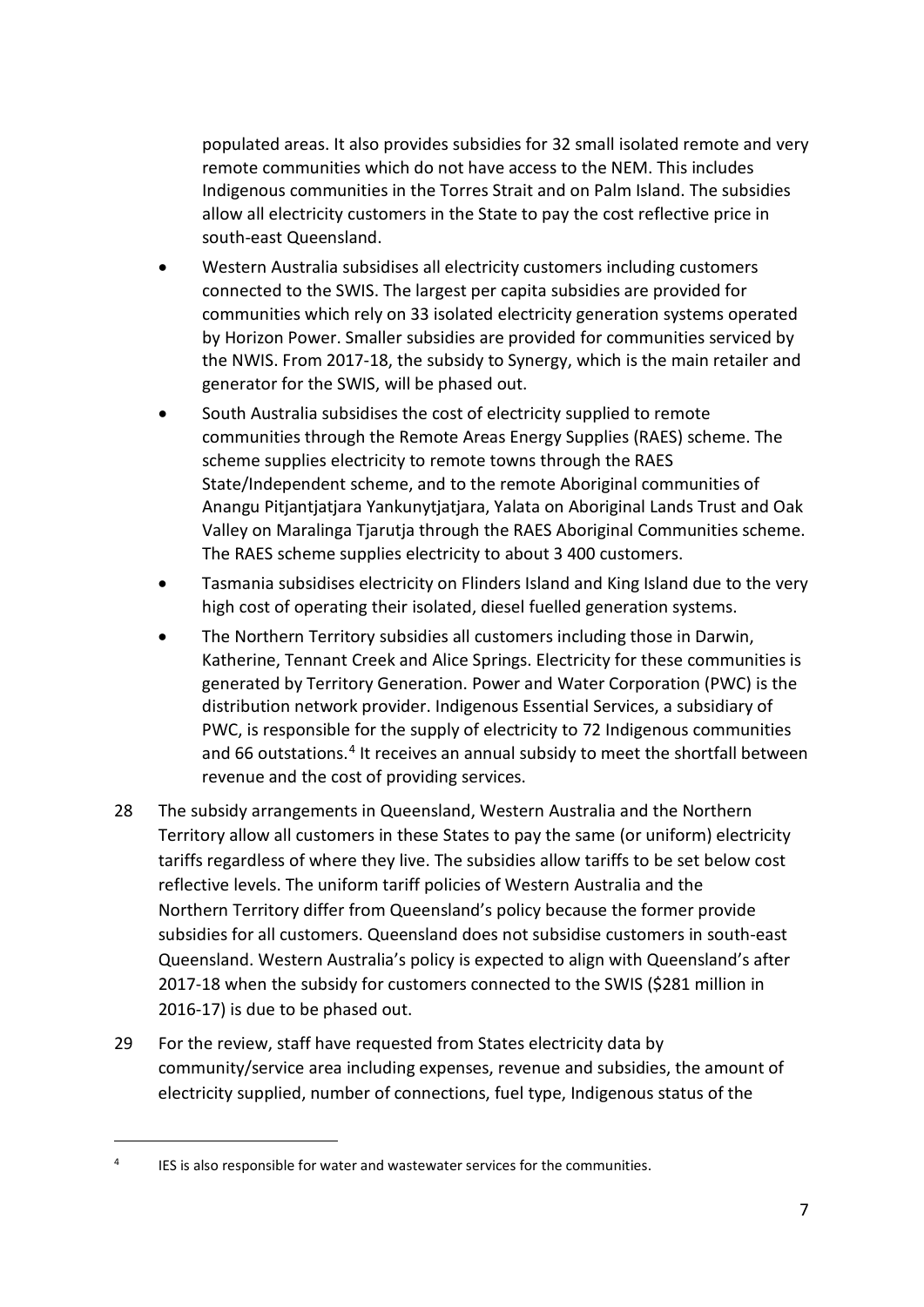community and geospatial information about the service area. We have received comprehensive data from the five States that provide electricity subsidies (Queensland, Western Australia, South Australia, Tasmania and the Northern Territory).

30 Staff intend to use this information to confirm the conceptual case for an electricity subsidies assessment and to build an assessment which recognises that different levels of subsidies are paid for communities of different size and remoteness. We will also consider the influence of fuel type and community Indigenous status on the level of subsidies. We do not propose to differentially assess subsidies for communities where full cost recovery is feasible.

#### *Average electricity subsidies*

- 31 State-provided data have been used to measure average electricity subsidies for different classes of communities in the five States which provide subsidies.
- 32 *Community size and remoteness area.* [Table 5,](#page-10-0) [Table 6](#page-11-0) and [Table 7](#page-11-1) provide information about average subsidies for on- and off-grid communities.
- 33 All of the 147 off-grid communities receiving subsidies are located in either remote or very remote areas. Only 12 of the 147 off-grid communities receiving subsidies are in remote areas, with the remaining 135 in very remote areas. The average subsidy per capita for remote areas was \$1 433 compared with an average subsidy of \$2 135 for very remote communities. About 45% of subsidies were for remote communities and 55% for very remote communities. On average, very remote communities receiving subsidies were significantly smaller than remote communities [\(Table 5\)](#page-10-0).

|             | Count | Population | Average size | Subsidy | Average subsidy |
|-------------|-------|------------|--------------|---------|-----------------|
|             | no.   | person     | persons      | \$m     | <b>Spc</b>      |
| Remote      | 12    | 58 629     | 4886         | 84      | 1433            |
| Very remote | 135   | 76 374     | 566          | 163     | 2 1 3 5         |
| Total       | 147   | 135 003    | 918          | 247     | 1830            |

#### <span id="page-10-0"></span>**Table 5 Electricity subsidies for off-grid populations by remoteness area, 2015-16**

Source: Based on data provided by Queensland, Western Australia, South Australia, Tasmania and the Northern Territory for the 2020 Review.

34 [Table 6](#page-11-0) shows, for off-grid communities, as the size of the community increases the average subsidy falls. There is a large difference between the average subsidy per capita for very small communities with up to 250 people and communities above this threshold.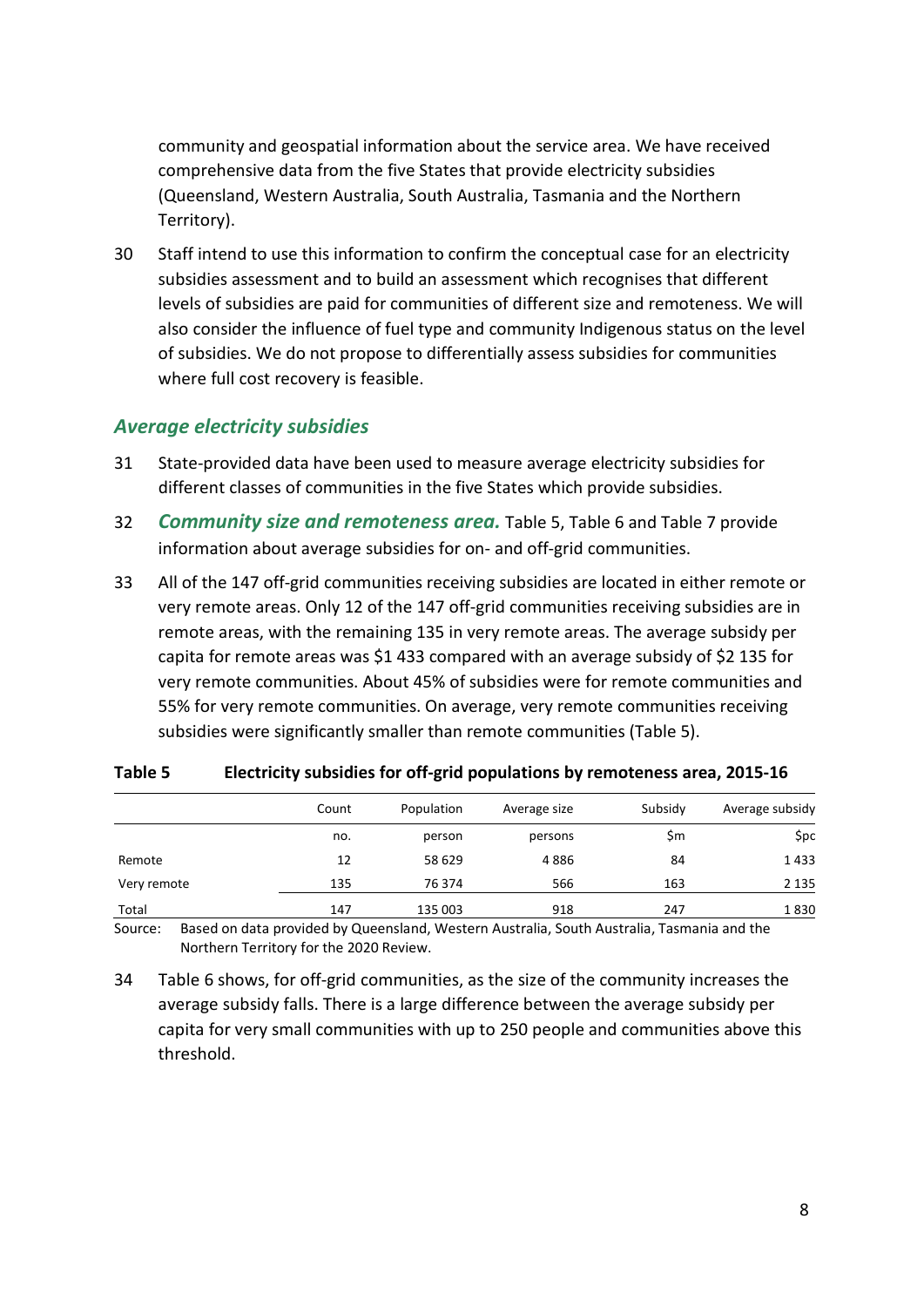| Community size           | Count | Average<br>community<br>size | Average<br>connections | Total<br>subsidies | Average subsidy |                   |
|--------------------------|-------|------------------------------|------------------------|--------------------|-----------------|-------------------|
|                          | no.   | persons                      | no.                    | \$ml               | \$ per capita   | \$ per connection |
| 0 to 250                 | 50    | 132                          | 62                     | 29                 | 4429            | 9479              |
| 251 to 1 000             | 70    | 494                          | 194                    | 63                 | 1826            | 4647              |
| 1 001 to 2 500           | 16    | 1449                         | 518                    | 42                 | 1794            | 5019              |
| 2 501 to 20 000          | 11    | 6424                         | 3 2 5 6                | 113                | 1600            | 3 1 5 6           |
| All off-grid communities | 147   | 919                          | 413                    | 247                | 1830            | 4 0 6 5           |

#### <span id="page-11-0"></span>**Table 6 Electricity subsidies for off-grid populations by community size, 2015-16**

Note: For our analysis it was necessary to combine the information for a number of very small Indigenous communities in South Australia which shared a common generation source. Data for Alice Springs and Tennant Creek are not yet available.

Source: Based on data provided by Queensland, Western Australia, South Australia, Tasmania and the Northern Territory for the 2020 Review.

35 [Table 7](#page-11-1) shows average subsidies per connection for on-grid customers in Queensland, Western Australia and the Northern Territory. Subsidies per connection are higher for small, isolated grid systems (for example, NWIS) with fewer connections reflecting the diseconomies of small scale, and for customers on the NEM when customer density is low (for example, Regional Queensland West).

| System                                        | Connections | <b>Subsidies</b> |                   |
|-----------------------------------------------|-------------|------------------|-------------------|
|                                               | no.         | \$m              | \$ per connection |
| North West Interconnected System (NWIS)       | 16 205      | 47               | 2926              |
| South West Interconnected System (SWIS)       | 1056170     | 308              | 291               |
| Regional Queensland East (NEM)                | 662 354     | 255              | 385               |
| Regional Queensland West (NEM)                | 67481       | 213              | 3 1 6 1           |
| Darwin Katherine Interconnected System (DKIS) | nya         | nya              | nya               |
| Total                                         | 1802210     | 823              | 457               |

#### <span id="page-11-1"></span>**Table 7 Electricity subsidies for on-grid customers, 2015-16**

Source: Based on data provided by Queensland, Western Australia and the Northern Territory for the 2020 Review.

36 *Indigenous status.* There is some evidence from South Australia and the Northern Territory that remote Indigenous communities receive a higher level of subsidy, compared to other remote communities, due to lower levels of cost recovery. Evidence also suggests that consumption levels in Indigenous communities are high, due to poor building design, inefficient and ageing electrical appliances and overcrowding.[5](#page-11-2) Despite this, our preliminary analysis of State data indicates that the average subsidies for small non-Indigenous communities are higher than those for Indigenous communities. This may reflect the broader economic base in

<span id="page-11-2"></span><sup>5</sup> Queensland Council of Social Service, *Snapshot: Empowering Remote Communities, August 2014* and Bushlight, *Pre-Payment Meters and Energy Efficiency in Indigenous Households*, 2013.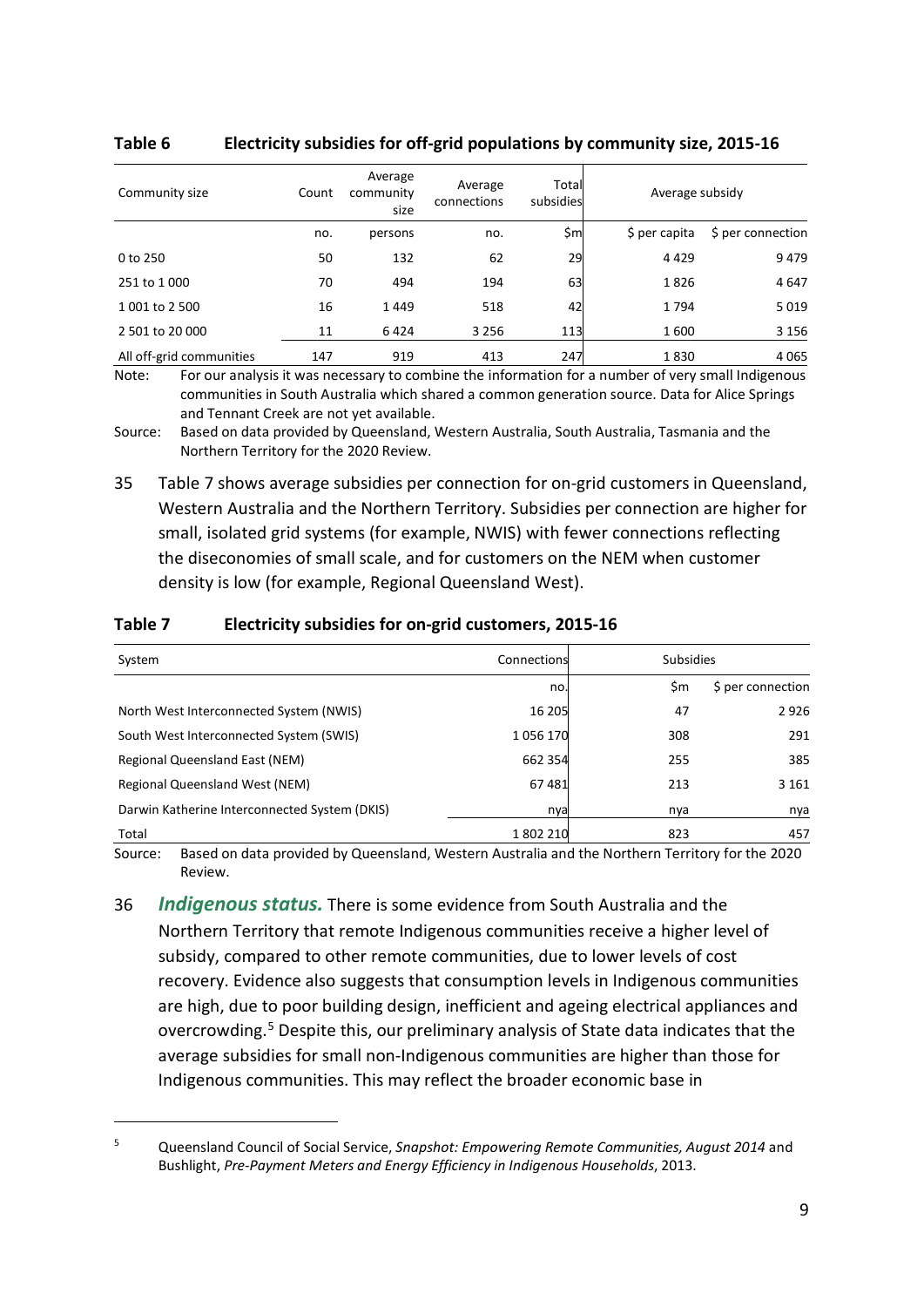non-Indigenous communities where subsidies benefit small businesses as well as households. In communities with over 2 500 people, average subsidies for Indigenous communities are high compared with non-Indigenous communities. There are only four Indigenous communities receiving subsidies with populations between 2 501 and 20 000 but two are located on Thursday Island and Palm Island in Queensland. These isolated communities receive very high per capita subsidies [\(Table 8\)](#page-12-0).

| Community size     | Count | Average<br>community<br>size | Median<br>community<br>size | Average<br>connections | Average subsidy |                   |
|--------------------|-------|------------------------------|-----------------------------|------------------------|-----------------|-------------------|
|                    | no.   | persons                      | persons                     | no.                    | \$ per capita   | \$ per connection |
| Indigenous         |       |                              |                             |                        |                 |                   |
| 0 to 250           | 26    | 146                          | 149                         | 55                     | 2626            | 7024              |
| 251 to 2 500       | 65    | 655                          | 459                         | 176                    | 1 3 3 3         | 4965              |
| 2 501 to 20 000    | 4     | 2749                         | 2631                        | 561                    | 1725            | 8454              |
| All Indigenous     | 95    | 604                          | 403                         | 159                    | 1494            | 5677              |
| Non-Indigenous     |       |                              |                             |                        |                 |                   |
| 0 to 250           | 24    | 118                          | 101                         | 70                     | 6856            | 11 5 64           |
| 251 to 2 500       | 23    | 927                          | 594                         | 593                    | 4747            | 4747              |
| 2 501 to 20 000    | 5     | 10 705                       | 10 631                      | 6071                   | 1443            | 2 5 4 4           |
| All Non-Indigenous | 52    | 1494                         | 295                         | 878                    | 2078            | 3533              |

#### <span id="page-12-0"></span>**Table 8 Electricity subsidies for off-grid communities by Indigenous status, 2015-16**

Source: Based on data provided by Queensland, Western Australia, South Australia, Tasmania and the Northern Territory for the 2020 Review.

37 *Fuel source.* Generating electricity using diesel is considerably more expensive due to the high cost of diesel and transport. Access to lower cost gas varies between regions and States. Renewable energy sources including wind and solar are becoming increasingly common but gas and diesel remain the main fuel sources for off-grid communities. Coal is the main fuel source for on-grid, subsidised communities [\(Table](#page-12-1) 9).

|          | Coal | Gas  | Diesel | Renewable | Mixed diesel,<br>renewable | Other<br>mixed | Total |
|----------|------|------|--------|-----------|----------------------------|----------------|-------|
|          | %    | %    | %      | %         | %                          | %              | %     |
| On-grid  | 86.2 | 12.1 | 0.0    | 1.1       | 0.0                        | 0.6            | 100.0 |
| Off-grid | 0.0  | 40.4 | 34.2   | 9.4       | 8.9                        | 7.2            | 100.0 |
| Total    | 84.8 | 12.5 | 0.6    | 1.3       | 0.1                        | 0.7            | 100.0 |

#### <span id="page-12-1"></span>**Table 9 Fuel sources for subsidised communities, by grid connectivity status and amount of electricity purchased/generated**

Source: State data request for the 2020 Review.

Note: Five communities/networks with indeterminate fuel type or mixed grid connectivity status were excluded.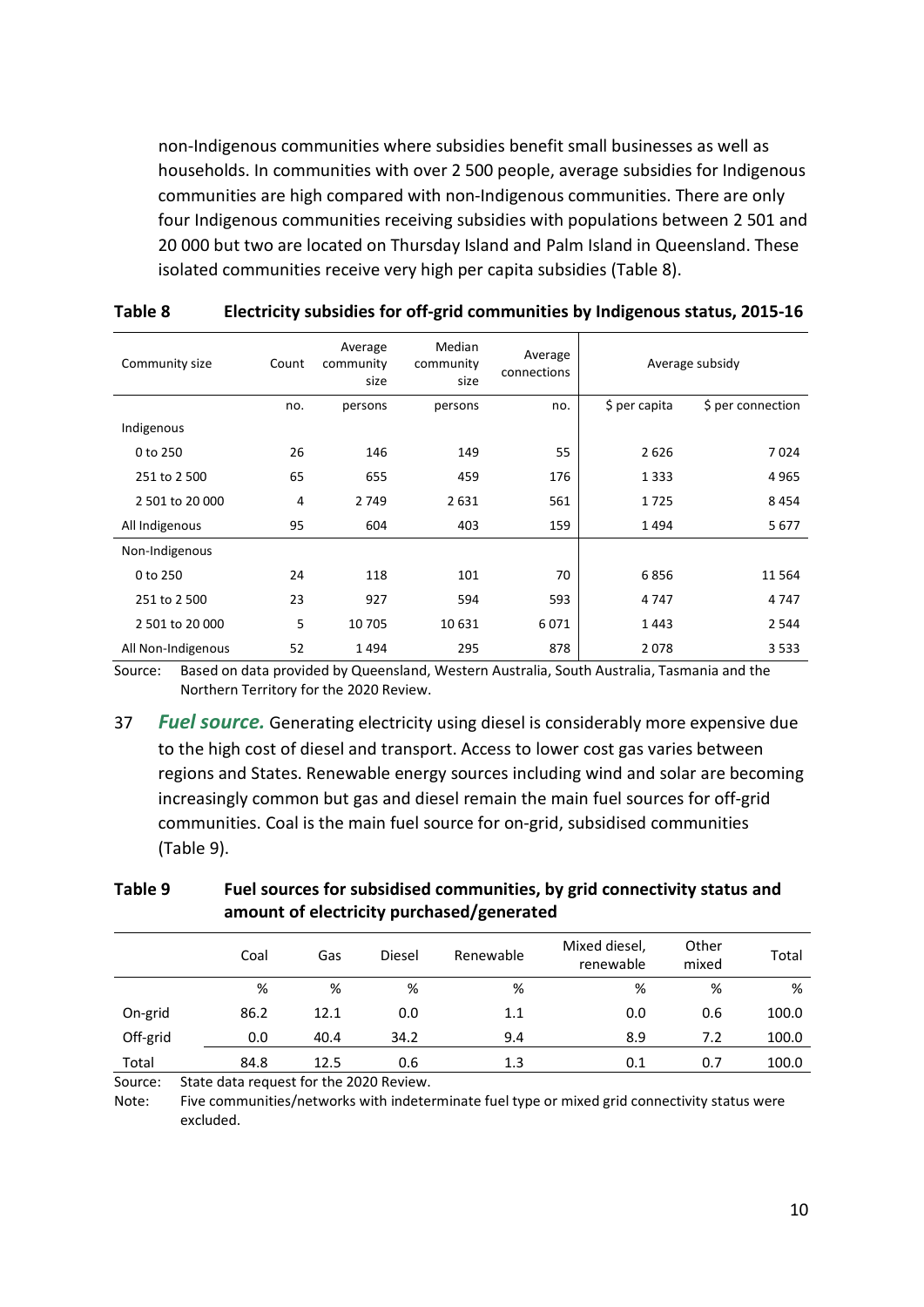38 A fuel type disability is not currently assessed. Using the State data we intend to investigate how costs are affected by different fuel sources but we will have regard for the potential for State policies to affect the availability of different fuel types.

### *Electricity subsidies assessment*

- 39 Our analysis of State electricity data is incomplete. We expect to complete our work by the end of June 2018 and will advise States of our findings through the Officer Working Party. There are two main issues to be addressed.
	- Staff intend to use the State electricity subsidy data to identify the point (community size and remoteness) at which full cost recovery is not feasible. This should allow us to identify subsidies which are not the result of very high costs but State policy choice.
	- How do subsidies for uneconomic services in different classes of community vary with community size and remoteness?
- 40 We also intend to complete our analysis of the influence of Indigenous status and fuel type although these are second order considerations.
- 41 The outcomes of our analysis will determine how the electricity assessment will be structured.

Staff propose to recommend the Commission:

- determine at what point full cost recovery for electricity services is not feasible
- differentially assess electricity subsidies which are the result of unavoidably high costs recognising that subsidies vary by community size and remoteness area
- not differentially assess electricity subsidies when the decision to not fully cost recover is due to State policy choice.

### <span id="page-13-0"></span>**Water subsidies**

- 42 Water services are generally provided by State-owned or local government-owned utilities. Costs for the operation, maintenance, and administration of water utilities are influenced by many factors, including water source, climate and rainfall, community size, customer density, the distance and way that water and wastewater is transported, input costs and the level of water and sewage treatment required. Water subsidies mostly benefit households in regional areas where tariffs are not fully cost-reflective due to the high cost of service provision.
- 43 We requested from States water and wastewater data by community/service area including expenses, revenue and subsidies, the amount of water provided/sewage processed, water source type, proximity to the water source, length of pipelines,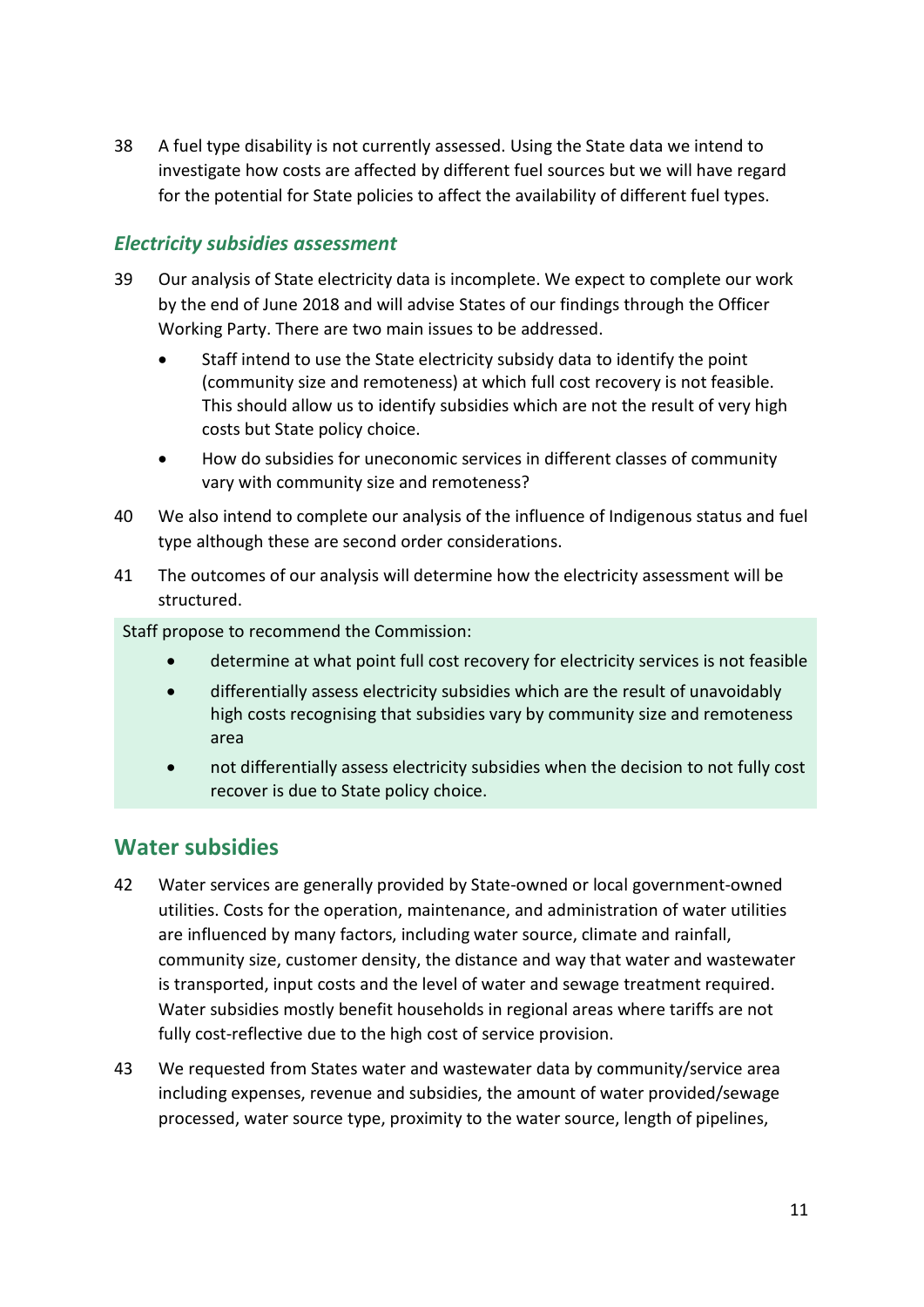number of treatment plants and pumping stations, geospatial information about the service area, Indigenous status of the community and number of connections.

- 44 We have received data from the six States that provide water subsidies (all except Tasmania and the ACT). In some cases data for a sample of communities were provided. Most States were not able to provide data at the community level, which will limit the analysis that can be reliably performed. Data were requested only for communities that receive subsidies. Tasmania and the ACT do not provide water subsidies and were not asked to provide data. Data will be shared in an aggregated format with all States due to confidentiality.[6](#page-14-0)
- 45 As far as possible, these data will be used to investigate the cost drivers for water subsidies and to measure average subsidies for different sized communities by remoteness area. Similar to electricity, we will try to establish at what point full cost recovery becomes feasible. We do not intend to differentially assess water subsidies for communities where full cost recovery is feasible.
- 46 As noted in paragrap[h 23](#page-7-3) we intend to develop a separate assessment for water subsidies.

### *Potential cost drivers*

- 47 State water data will be examined to see how factors such as community size, customer density, remoteness, and water quality and availability affects the amount of subsidies that States provide. Staff have not yet started to analyse State water data. This work will be completed during the second half of 2018. As a general observation, there appear to be some quality issues with the water data which is likely to affect our capacity to use the data to redevelop the water subsidies assessment.
- 48 *Community size, remoteness and customer density.* There are economies of scale for large utilities, particularly for infrastructure and the operation and maintenance costs of water treatment works. Small treatment plants generally require more staff to operate and larger plants can generally reduce this cost. On average, operating costs per connection are higher for small utilities. This means that States with uniform tariff subsidies are providing higher subsidies to communities which must rely on smaller utilities.
- 49 Urban utilities with high customer density also tend to have lower operating costs compared with utilities with medium or low customer density. The effect is likely to be more pronounced for more remote service providers. Distribution networks are a major investment component of a water supply system and the density of urban development has a large effect on the infrastructure cost. Another factor is the

<span id="page-14-0"></span><sup>6</sup> Queensland have advised that its data are highly confidential.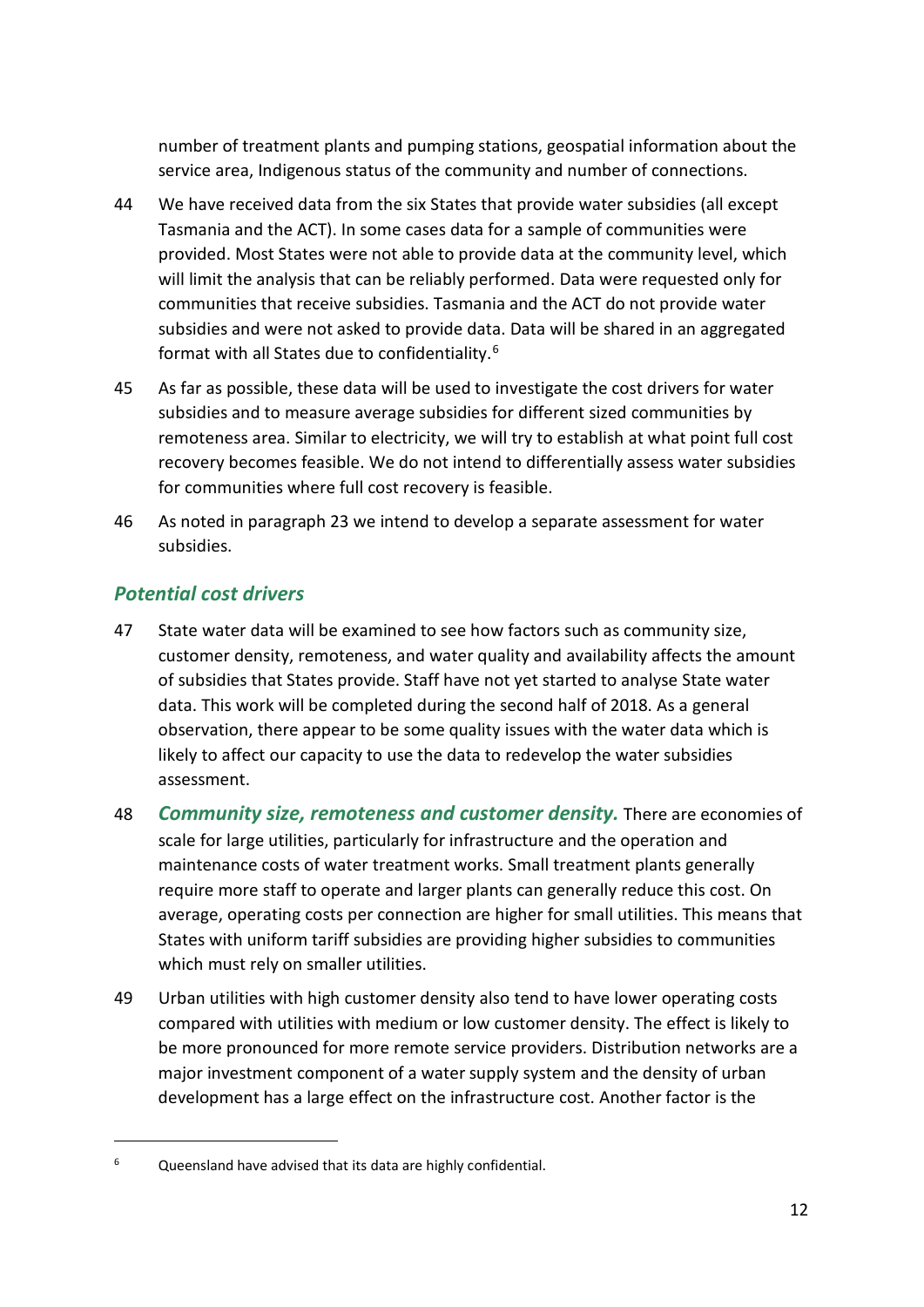number of small discrete water supply systems operated by the utility, which tend to increase both the capital cost and the operating cost per property.[7](#page-15-0)

- 50 *Water quality and availability.* States access different water sources due to the availability of natural resources, climate and where people live. There is mixed evidence about the relative costs of ground water and surface water. A range of factors influence these costs, including quality of the water and accessibility to the source. Water quality affects the degree of treatment required for water and wastewater and hence treatment costs. Accessibility to the source affects the cost of pipelines and distribution systems.
- 51 Both the ACT and Tasmania agreed that water quality and availability affected costs in their recent comments on water research papers.<sup>8</sup> Western Australia has previously said that accessibility is an issue for some communities, including Kalgoorlie, which relies on a 600 kilometre pipeline from Mandaring Weir near Perth for its water supply. WaterNSW is currently constructing a 270 kilometre pipeline from Wentworth to Broken Hill to provide long-term water security for Broken Hill. Due to the high cost of the pipeline, the New South Wales government has announced it will not recoup the full cost from customers.
- 52 The Bureau of Meteorology (BOM) produces regional water information on groundwater quality, rainfall data and other water statistics. We intend to investigate ways to combine some of these data with the State data to investigate the relationship between subsidy levels and environmental factors.

#### *Developing the water subsidies assessment*

 $\overline{a}$ 

53 The outcome of staff analysis of water subsidies data will be shared with States in the second half of 2018. If it is not possible to develop an assessment for water subsidies similar to the proposed electricity assessment, staff propose to retain the current approach for water and wastewater subsidy expenses. In this case, we would confirm whether the current community size thresholds are appropriate using the data supplied by States.

<span id="page-15-0"></span><sup>7</sup> In response to Staff Research Paper *CGC 2016-20-S, What States Do – Water subsidies, t*he ACT supported an assessment based on organisational scale. Tasmania, although it does not provide water and wastewater subsidies, has a low ratio of customers to water and wastewater treatment plants, and supported an assessment of customer density. It also noted that its high number of treatment plants was partly due to the previous arrangement whereby several local councils owned and operated water and wastewater infrastructure.

<span id="page-15-1"></span><sup>8</sup> Tasmania's and the ACT's comments on Staff Research Paper *CGC 2016-20-S, What States Do – Water subsidies.*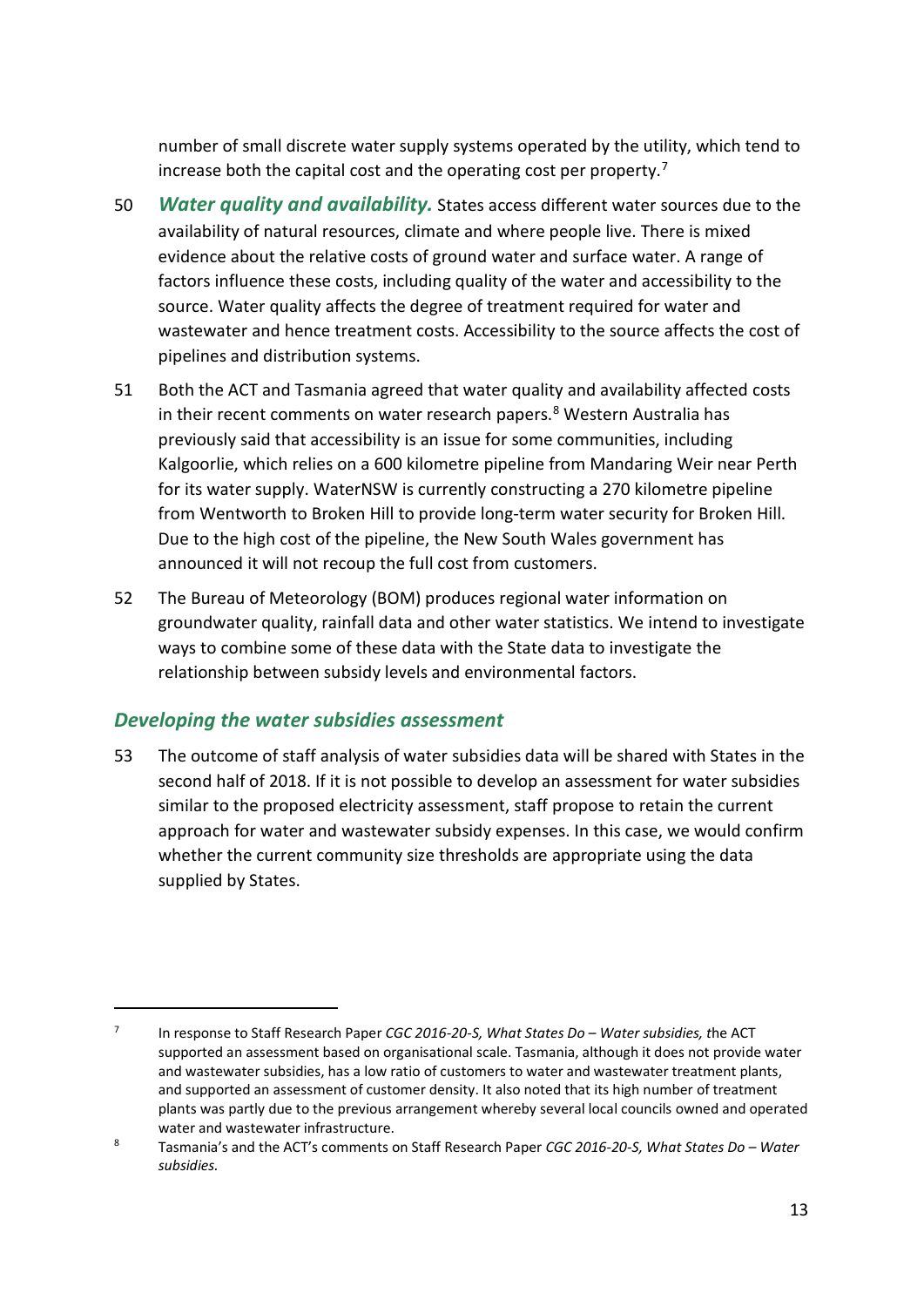Staff propose to recommend the Commission:

- determine at what point full cost recovery for water services is feasible
- not differentially assess water subsidies when the decision to not fully cost recover is due to State policy
- differentially assess water subsidies which are the result of unavoidably high costs.

### <span id="page-16-0"></span>**Community development and amenities**

- 54 Community development and community amenities expenses are currently assessed in separate components. Indigenous community development expenses are assessed using the population in discrete Indigenous communities. Other community development expenses are assessed using the remaining population, which more or less equates to an EPC assessment. All community amenity expenses are assessed EPC.
- 55 State spending on community amenities is very small (less than \$30 million in 2016-17). Community development expenses were \$2.2 billion in 2016-17, of which Indigenous community development accounts for 15% or \$331 million.
- 56 The new Government Finance Statistics (GFS) function classification to be adopted in 2017-18 still distinguishes between Indigenous and non-Indigenous community development expenses, but community amenities is no longer split by Indigenous status. This is not an issue because no expenses have been reported as Indigenous community amenities for several years.
- 57 The main issues for the assessment are how to group community development and amenities spending and where to classify the spending in the adjusted budget.

### *Indigenous community development*

58 Indigenous community development expenses were \$331 million in 2016-17. The Indigenous population living in discrete Indigenous communities is considered the driver of Indigenous community development spending. In the 2018 Update, the assessment of these expenses redistributed \$205 million from an EPC distribution. The size of the redistribution reflects the uneven distribution of the Indigenous population living in discrete Indigenous communities [\(Table 10\)](#page-17-0).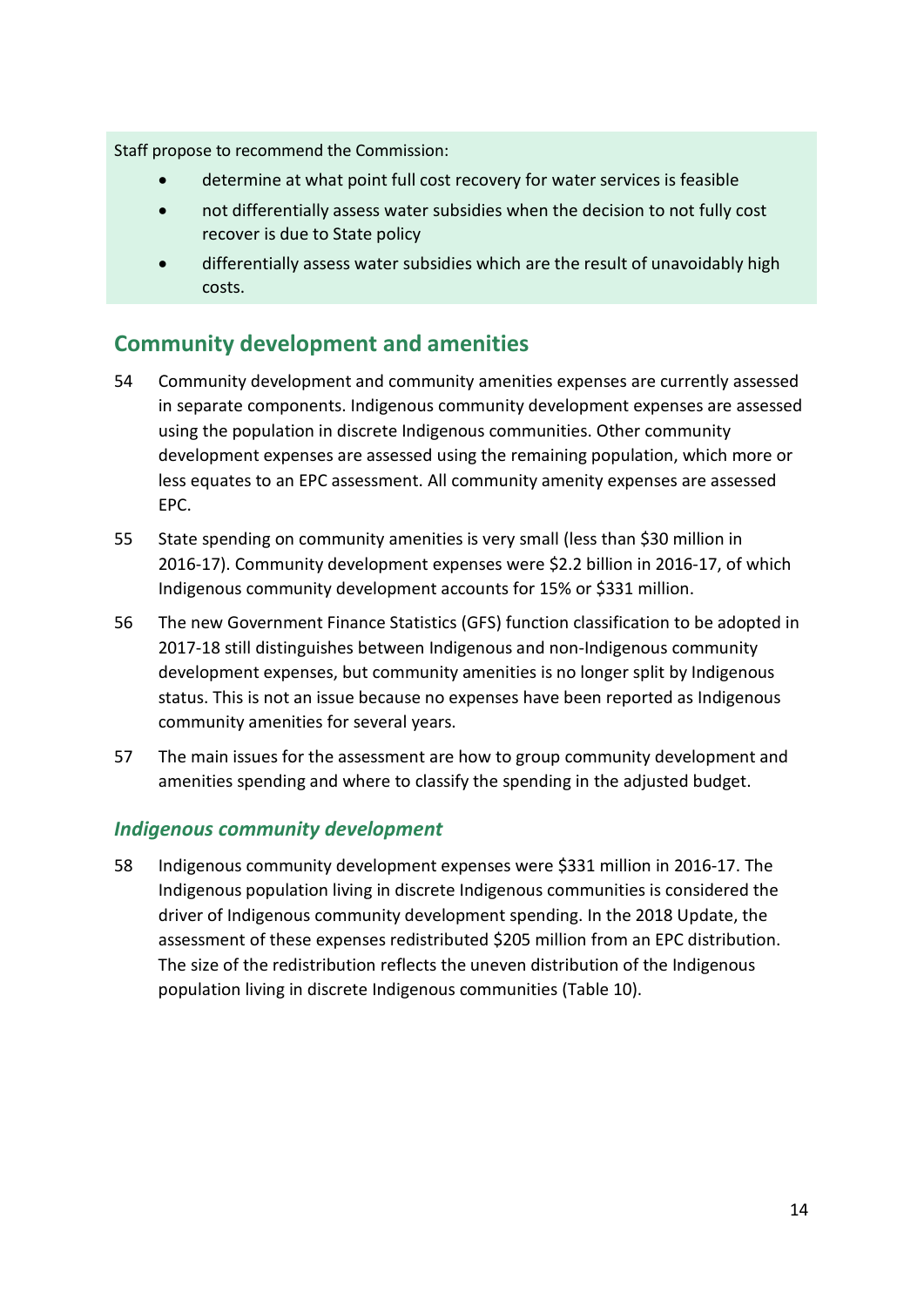|            | NSW     | Vic. | Qld | WA.                    |  | NT                  | Total |
|------------|---------|------|-----|------------------------|--|---------------------|-------|
| Population | 8 7 6 2 |      |     | 37 30 533 18 684 3 120 |  | 66 0 49 164 110 364 |       |

#### <span id="page-17-0"></span>**Table 10 Population in discrete Indigenous communities, 2016-17**

Source: ABS estimated population for 2016-17 and small area data from 2016 Census.

59 *Measuring Indigenous community development expenses.* The main issue for this assessment is reliably measuring State spending on Indigenous community development. There is a separate classification in the current GFS function classification for this spending but the ABS and many States have advised that the detailed data are not reliable.<sup>[9](#page-17-1)</sup>

Population share (%) 7.9 0.0 27.7 16.9 2.8 0.1 0.0 44.5 100.0

- 60 Indigenous community development expenses include State expenses for the administration, operation or support of Indigenous community development and amenities in discrete Indigenous communities. These services are provided in addition to the normal community development functions States perform in all communities.
- 61 The primary concern is to ensure that only relevant expenses are included. Spending on specific functions such as housing, welfare, health and justice should be excluded from this component and assessed in the relevant categories which apply their own Indigenous disabilities. Staff also want to exclude expenses related to utilities subsidies and economic development which are also assessed elsewhere.
- 62 The Northern Territory and Queensland provide general revenue assistance to local councils with a high proportion of Indigenous people. These grants, totalling \$30 million for Queensland<sup>[10](#page-17-2)</sup> and \$31 million for the Northern Territory,<sup>11</sup> are intended to assist local councils to meet a wide range of costs including general public services, public order and safety, health, recreation and culture, transport and communication, other economic affairs, education, essential services and public amenities. The grants cannot be disaggregated by purpose. Staff consider that the Indigenous community development component should include these general revenue grants given that the Indigenous population in discrete Indigenous communities is likely to approximate the need for these grants.
- 63 In late 2017 staff sent a draft request to States seeking data on Indigenous community development expenses, including general revenue assistance. We have

<span id="page-17-1"></span><sup>&</sup>lt;sup>9</sup> The new Classification of the functions of government - Australia (COFOG-A) of GFS retains a separate class for Indigenous community development.

<span id="page-17-2"></span><sup>10</sup> Queensland Department of Infrastructure, Local Government and Planning[, Annual Report 2016-17,](http://dilgp.qld.gov.au/resources/publication/annual-report/dilgp-annual-report-2016-2017.pdf) (http://dilgp.qld.gov.au/resources/publication/annual-report/dilgp-annual-report-2016-2017.pdf), [accessed Feb 2018].

<span id="page-17-3"></span><sup>&</sup>lt;sup>11</sup> Northern Territory Department of Housing and Community Development, **Annual Report 2016-17**, (https://dhcd.nt.gov.au/\_\_data/assets/pdf\_file/0010/452980/DHCD-AR-1617.pdf), [accessed Feb 2018].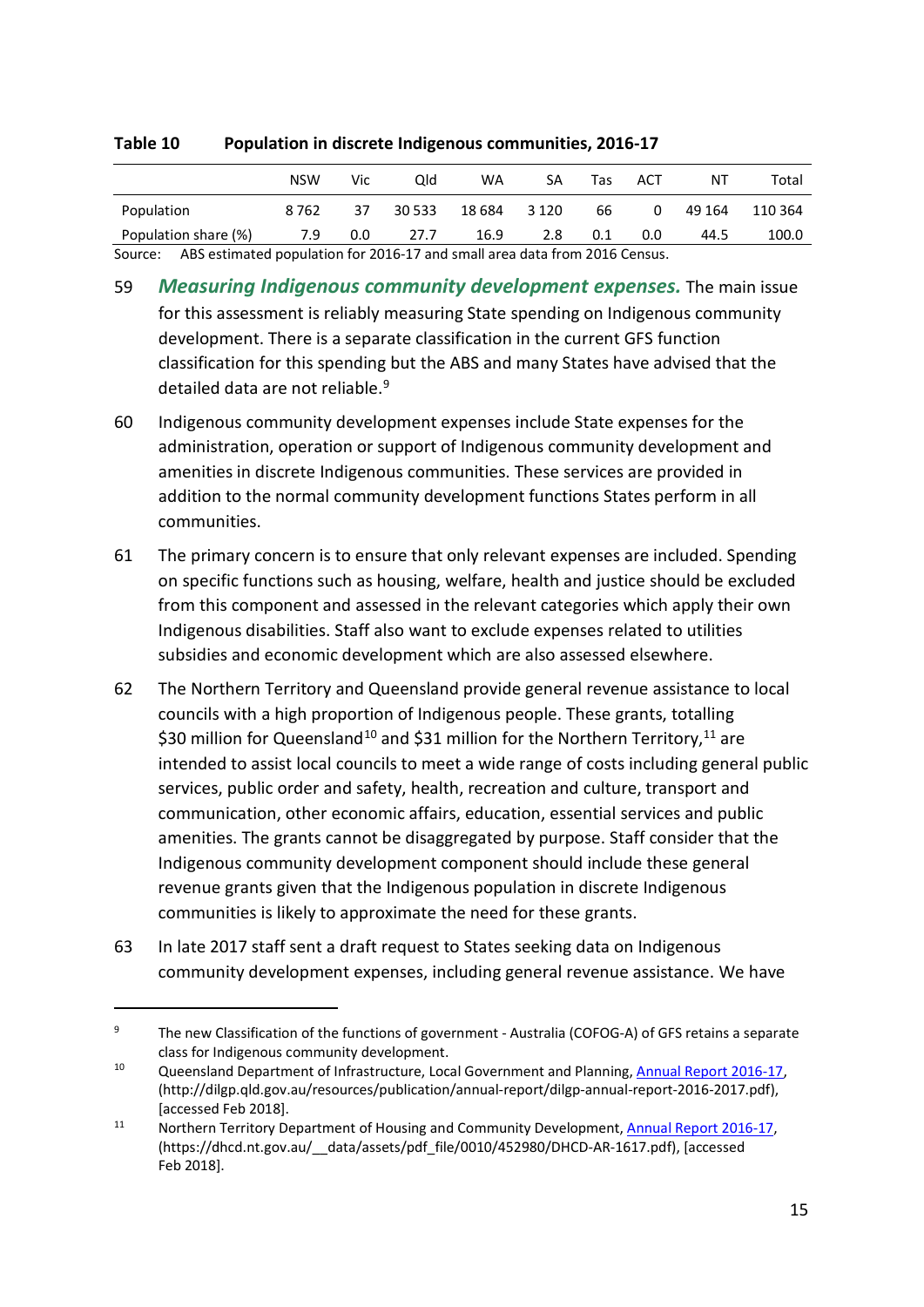received comments from most States on the request. A final request, incorporating State comments, will be sent in May 2018. Responses to the final data request will be used to decide the best approach for estimating annual spending if the GFS data prove to be unreliable.

- 64 Staff propose to continue including Indigenous community development expenses in the Services to communities category, but in a separate component to improve transparency and simplify the assessment. Currently, Indigenous and other community development assessments are assessed in the same component.
- 65 *Measuring the disability.* Staff propose to continue using the Indigenous population living in discrete Indigenous communities as the disability for the Indigenous community development expenses, and applying wage costs and regional costs disabilities. We are not proposing any change to the definition of discrete Indigenous communities which are defined as SA1s with populations that are more than 50% Indigenous.

Staff propose to recommend the Commission:

- expand the scope of Indigenous community development expenses to include general revenue grants to local councils with a predominantly Indigenous population because the driver of these expenses is communities with a significant Indigenous population.
- collect data from the States for Indigenous community development expenses to evaluate the quality of GFS data and to decide the best approach for estimating annual component expenses
- assess Indigenous community development expenses in a separate component of the Services to communities category to improve transparency and simplify the assessment
- continue to use the Indigenous population living in these communities as the disability for the Indigenous community development, and applying wage costs and regional costs disabilities
- continue to define discrete Indigenous communities as SA1s with populations that are more than 50% Indigenous.

### *Other community development and amenities*

- 66 Other community development expenses are currently assessed using the population living outside discrete Indigenous communities. This is close to an equal per capita (EPC) assessment. Community amenities expenses are assessed EPC. Wage costs and regional costs disabilities are applied to recognise the differences in wage costs between States and the cost of providing services to different areas within a State.
- 67 Since other community development services are provided to the entire population, including the population in discrete Indigenous communities, we propose to assess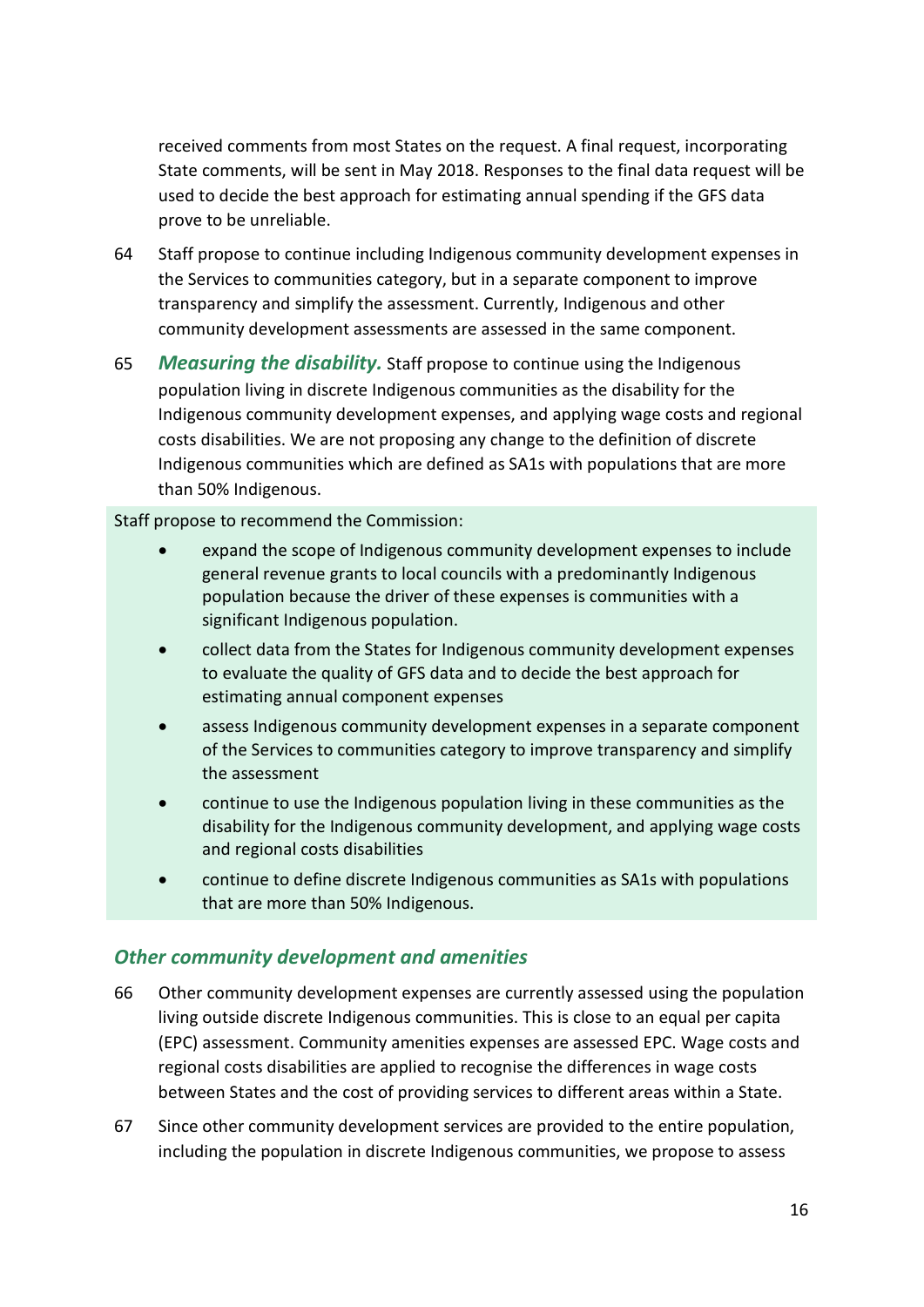these expenses EPC. We also propose to continue applying wage costs and regional costs disabilities.

68 It would be simpler to include spending on other community development and amenities in the Other expenses category where other spending affected by population is assessed.

Staff propose to recommend the Commission:

- continue to assess community amenities expenses EPC
- assess other community development expenses EPC because these services apply to all communities including discrete Indigenous communities
- continue to apply wage costs and regional costs disabilities to other community development and community amenities expenses
- include other community development and amenities expenses in the Other expenses category because this is where most other State expenses which are assessed on the basis of population are classified.

### <span id="page-19-0"></span>**Environmental protection**

### *Disabilities*

- 69 In the 2015 Review, environmental protection services were assessed on an EPC basis because the expenses covered a wide variety of services and cost drivers could not be identified. Even though the new GFS classification will make it possible to identify four broad classes of environmental protection expenses, the range of activities included in each class<sup>[12](#page-19-1)</sup> is still varied. For example, the pollution abatement class includes air and climate protection, soil and groundwater protection, noise and vibration abatement and protection against radiation. It also includes expenses on cleaner technologies and products, anti-pollution devices and cleaning of surface water after accidental pollution. Even if it were practical to disaggregate these expenses and identify appropriate cost drivers for each sub-category it is unlikely that the assessments would be material. Since it is neither practical to disaggregate these expenses nor possible to identify a single broad indicator for assessing total spending on environmental protection, staff propose retaining the EPC assessment of these expenses.
- 70 We propose to continue applying the wage cost disability to environmental protection expenses because wage costs have a differential effect on the cost of providing environmental protection services across States.

<span id="page-19-1"></span><sup>&</sup>lt;sup>12</sup> Classes are equivalent to the former four-digit Government Purpose Classification (GPC). Previously, all environmental protection and wastewater expenses were included in the same 3-digit GPC.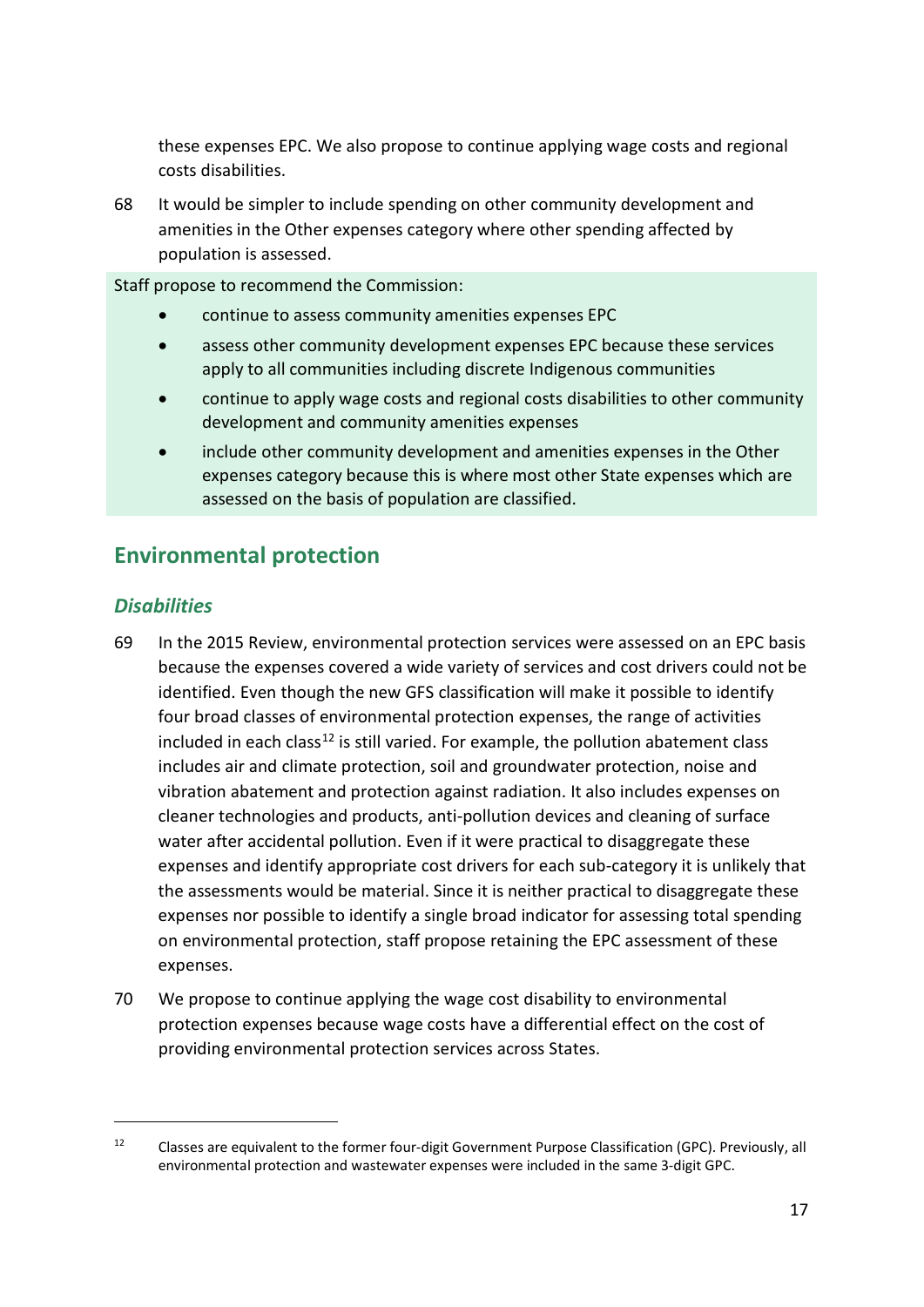- <span id="page-20-1"></span>71 A regional cost disability was previously not applied, as it was not always clear where environmental protection services were delivered. However, some services are provided in regional areas, including national park and wildlife services which are now included in this division of Classification of the functions of government - Australia (COFOG-A). Staff propose to examine if a regional costs disability should be applied to any of this spending. Previously the regional costs disability was applied to national park and wildlife expenses.
- 72 Environmental protection expenses include activities of environmental protection agencies. Some of the costs associated with these agencies are included in the Services to industry category where they are assessed with other regulation expenses associated with major infrastructure projects. The level of private non-dwelling construction is considered the driver of this spending. Staff propose retaining this assessment in the 2020 Review, if it is material. For details, see the Staff Draft Assessment Paper *CGC 2018-19-S, Services to industry*.

### *Classification of expenses*

73 If environmental protection expenses continue to be assessed EPC staff propose including the expenses in the service expense component of the Other expenses category.

Staff propose to recommend the Commission:

- continue to assess environmental protection expenses EPC because it is not practical to disaggregate expenses or possible to identify a single broad indicator for assessing spending on this function
- continue to apply a wage costs disability
- consider applying the regional costs disability to some or all environmental protection expenses, especially in light of changes to the scope of these expenses, which now include national parks and wildlife expenses
- include environmental protection expenses in the service expenses component of the Other expenses category because this is where most other State expenses which are assessed on the basis of population are classified.

### <span id="page-20-0"></span>**User charges**

74 Most of the user charges for the existing Services to communities category are regulatory charges related to community development and environmental protection functions. The services which generate this revenue are assessed EPC. Currently environmental protection user charges are netted off expenses but community development user charges are not. It would be preferable to have a consistent approach and it would be simpler to include all these user charges in the Other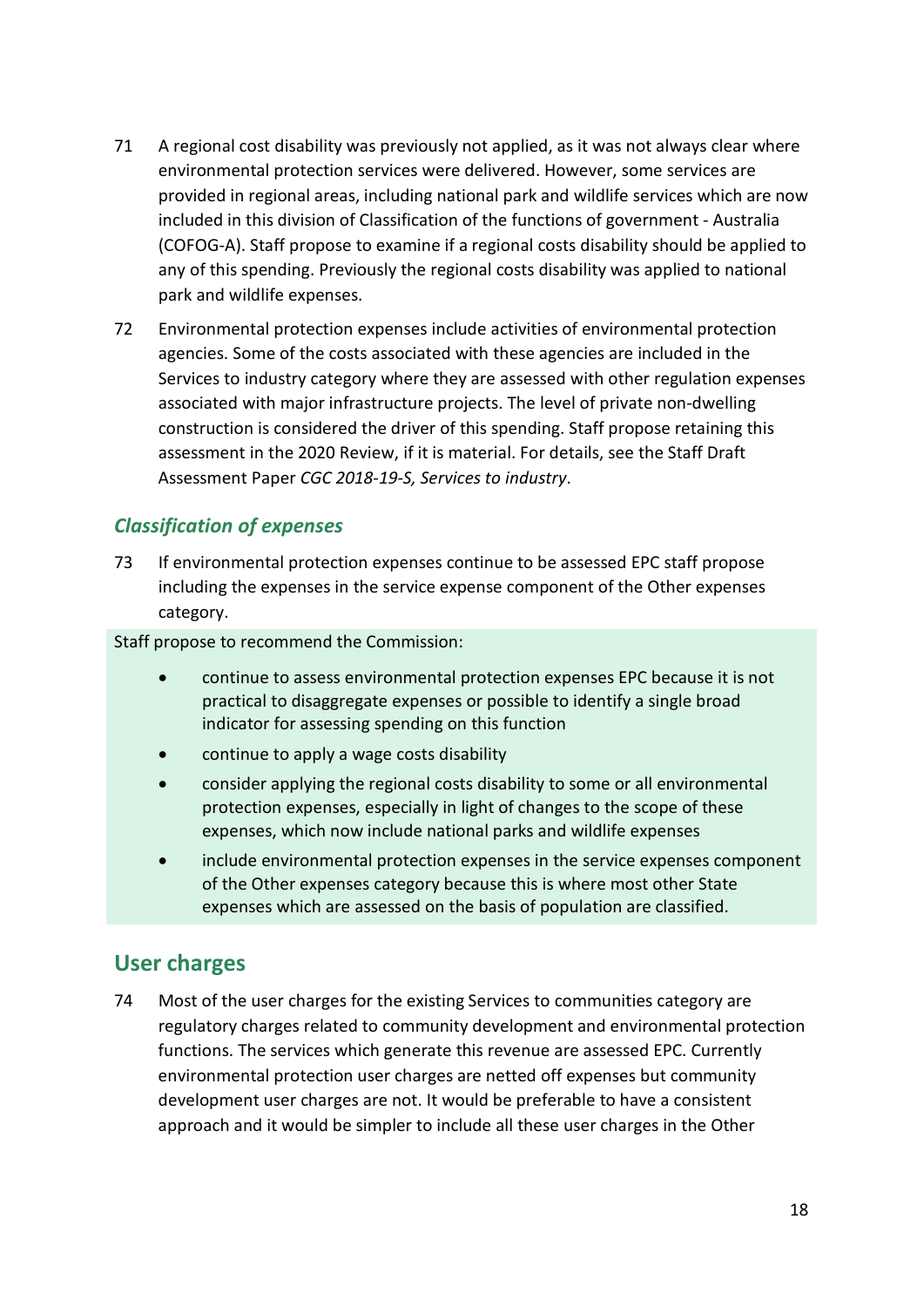revenue category.[13](#page-21-1) This is a presentational change to simplify the calculations and it will have no effect on the redistribution.

- 75 There is no revenue related to water and electricity subsidies because the revenue generated from the sale of electricity and water services is recorded as income by the private or government business enterprises responsible delivering services.
- 76 Staff propose to include all user charges for the existing Services to community category in the Other revenue category and assess them on an EPC basis.

Staff propose to recommend the Commission:

• include all user charges for the activities covered by the existing Services to communities category in the Other revenue category and assess them on an EPC basis.

### <span id="page-21-0"></span>**Location, SDS and wages**

- 77 For electricity subsidies, staff intend to develop a cost gradient that includes the influence of remoteness and community size, based on actual subsidies. Therefore, the electricity subsidies assessment will no longer require an additional regional cost weight or SDS factor.
- 78 Remoteness and the size of communities also drive expenses for water subsidies, and staff will ensure these influences are recognised. This may either involve an assessment similar to that for electricity subsidies, or the application of the general regional costs gradient and SDS factor.
- 79 For the other components, staff propose to:
	- apply a regional costs disability to community development and amenities, to recognise that costs rise with increasing remoteness
	- consider applying a regional costs disability to environmental protection expenses, discussed further in paragraph [71.](#page-20-1)
- 80 Staff propose to retain the 2015 Review position on wage costs in this category. Specifically:
	- not applying a wage costs factor to electricity and water subsidies because it is not clear that subsidies paid to electricity and water providers are influenced by wage levels
	- applying a wage costs factor to community development and amenities, and environmental protection, to recognise that differences in wage costs have a differential effect on the cost of providing services across States.

<span id="page-21-1"></span><sup>13</sup> This issue was raised by the ACT in its responses to the Staff Research Paper *CGC 2017-14-S, What States Do – Protection of the environment.*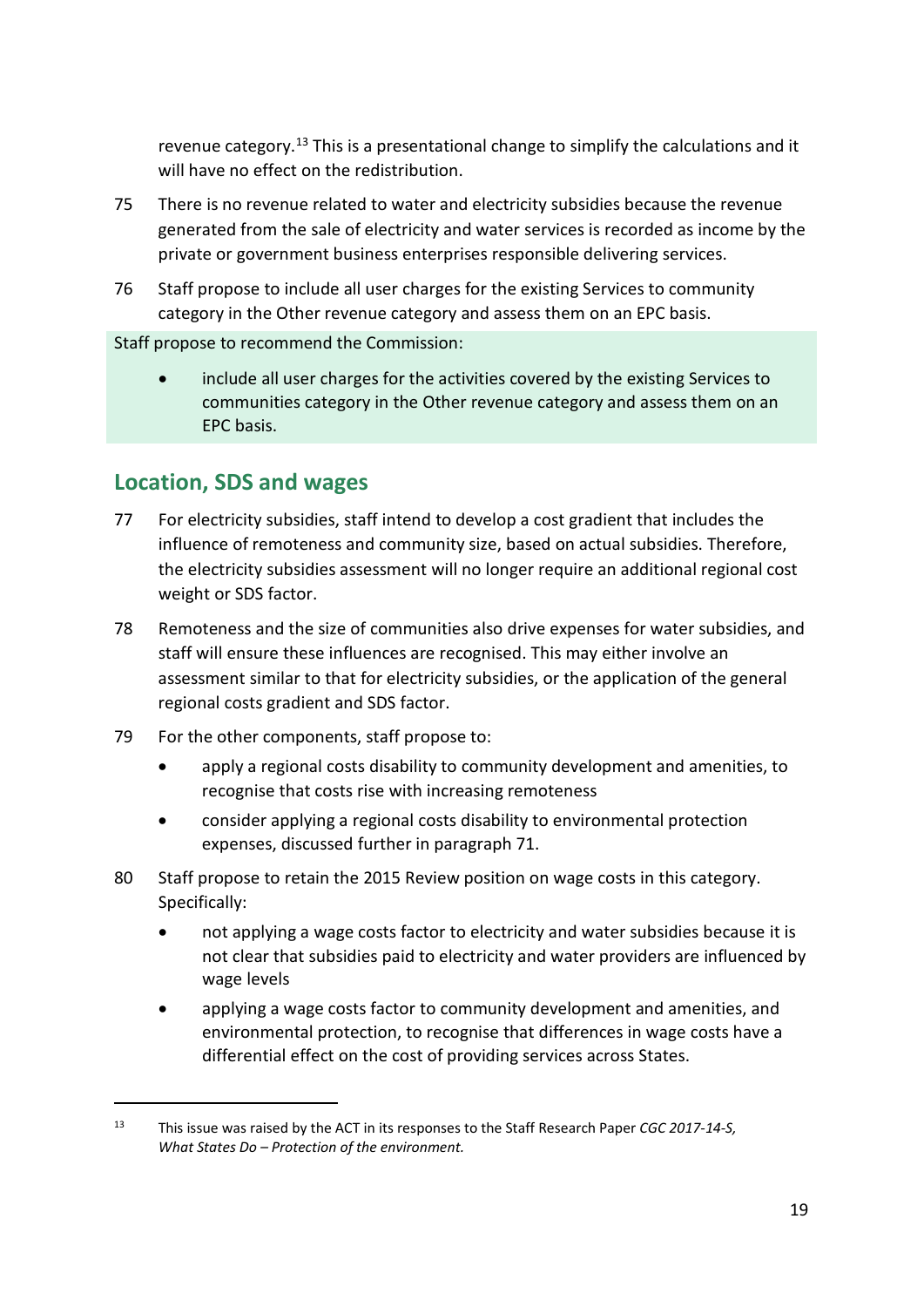Staff propose to recommend the Commission:

- discontinue the regional cost weight and SDS factor for electricity subsidies, as the influence of remoteness and SDS will already be captured under the new assessment
- ensure that regional costs and SDS costs are captured in the water subsidies assessment
- retain the 2015 Review assessments of wage costs and regional costs for the remaining components, and consider applying a regional costs disability to environmental protection expenses.

### <span id="page-22-0"></span>**Other issues considered**

### *Non-State sector provision for electricity and water*

- 81 The non-State sector funds some electricity generation projects which may reduce the need for State subsidies. The Commonwealth funds renewable energy strategies through the Australian Renewable Energy Agency, and supports energy investment through the Clean Energy Finance Corporation. Some of these projects benefit State governments, either directly through the creation of State-owned generation assets, or indirectly, by allowing States to reduce their subsidies.
- 82 In addition, private companies may supply residential households with energy and water as a by-product of their primary business objectives. For example, Rio Tinto, a major mining resource company, operates energy and water infrastructure in the Pilbara region of Western Australia to support its mining activities and services households in the region. This reduces the need for State subsidies in these remote locations.
- 83 While non-State sector spending is likely to influence the level of State spending on electricity and water, it would be difficult to quantify the effect. Therefore, we do not propose to measure the influence of the non-State sector on utilities subsidies.

Staff propose to recommend the Commission:

 $\overline{a}$ 

• not to assess the effect of the non-State sector on the level of electricity, water and wastewater subsidies.

### *Private provision of environmental protection services*

84 Tasmania and the ACT commented on the activities of non-government groups such as Landcare and Coastcare, with the ACT stating that these groups may reduce State costs. [14](#page-22-1) While non-government groups provide some environmental protection

<span id="page-22-1"></span><sup>14</sup> Tasmania's and the ACT's comments on Staff Research Paper *CGC 2017-14-S, What States Do – Protection of the environment.*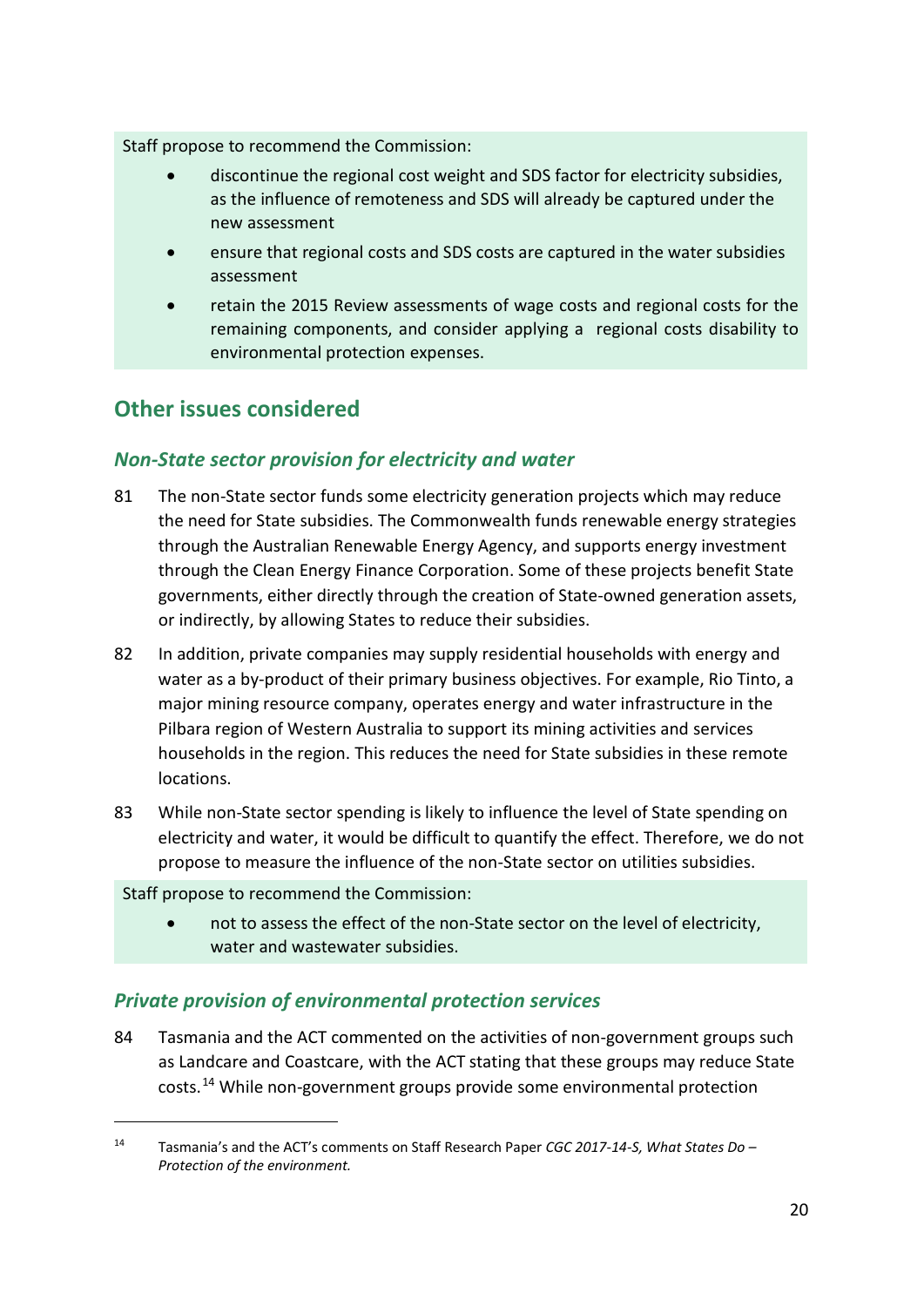services, it is not clear there is a differential level of private provision across States. Furthermore, it is likely to be impractical to develop a simple and reliable assessment to measure the influence of the non-State sector on environmental protection expenses.

Staff propose to recommend the Commission:

• not to assess the effect of the non-State sector on the provision of environmental protection services because it is impractical to develop an assessment.

### <span id="page-23-0"></span>**CONCLUSION AND WAY FORWARD**

- 85 Comprehensive electricity data have been provided by States which will allow us to better recognise the non-policy influences on the need for electricity subsidies, and to assess these subsidies separately from water subsidies. We intend to investigate if State water data and BOM data can be used to develop a new water subsidies assessment. However, water subsidies may continue to use the more general small remote communities disability if the impact of utility size and customer density cannot be reliably determined. If that is the case, our analysis of the water data should allow us to confirm whether the current community size thresholds (50 to 1 000 people) remain appropriate.
- 86 We will continue to monitor developments in State energy policies which could affect the electricity subsidies assessment.
- 87 States will be asked to provide data on Indigenous community development expenses which should improve the reliability of this assessment.
- 88 We propose to move environmental protection expenses and Other community development and community amenities expenses to the Other expenses category and assess this spending based on population shares and the relevant wage and regional costs disabilities.

### <span id="page-23-1"></span>**Proposed assessment structure**

89 Staff propose the following assessment structure for this category in the 2020 Review.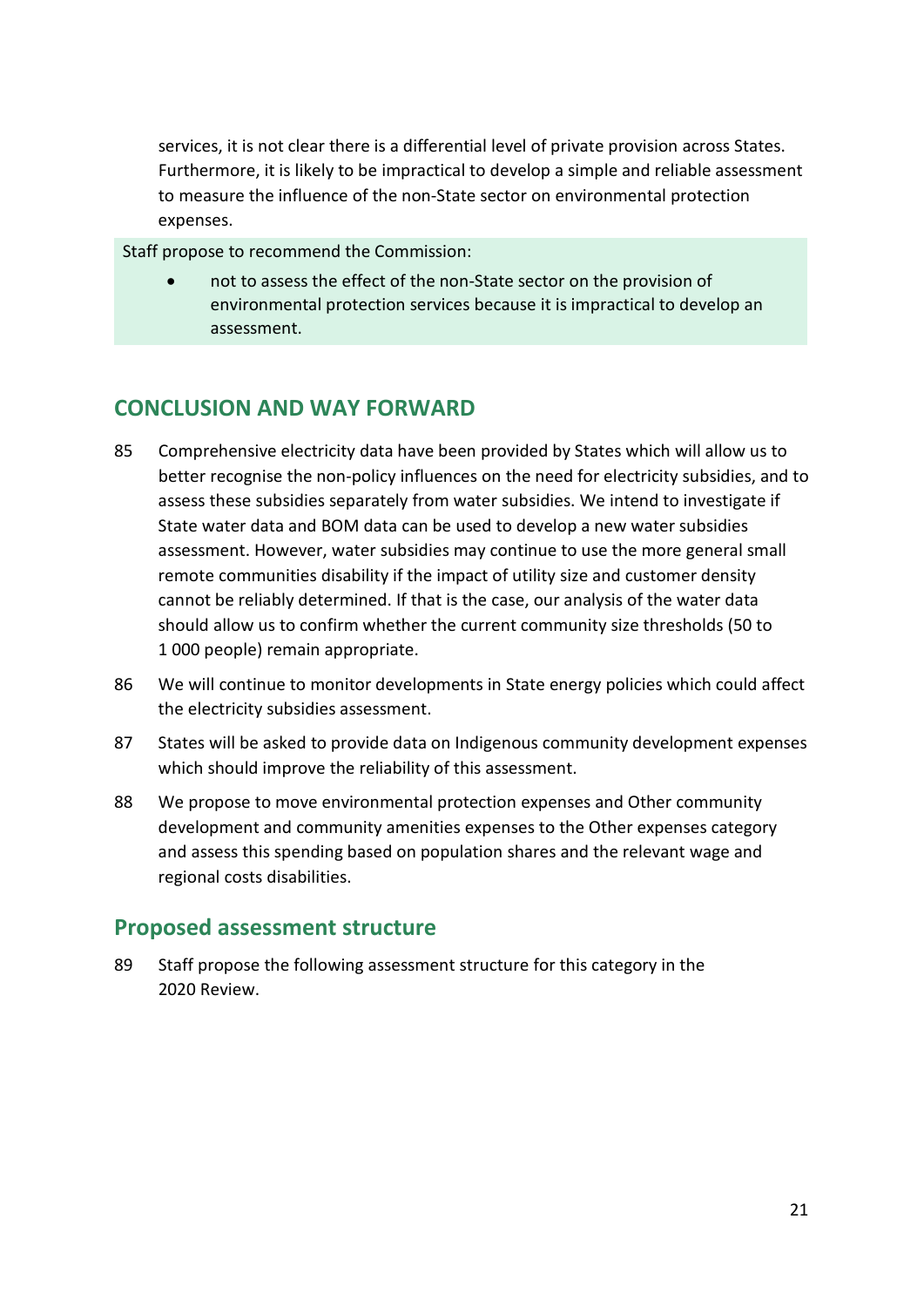| Component                              | Disability                         | Influence measured by disability                                                                                                                                            |  |
|----------------------------------------|------------------------------------|-----------------------------------------------------------------------------------------------------------------------------------------------------------------------------|--|
| Electricity subsidies                  | Community size and<br>remoteness   | Recognises the cost of providing electricity subsidies is<br>affected by remoteness community size; and potentially,<br>fuel source and Indigenous status of the community. |  |
| Water and<br>wastewater<br>subsidies   | Community size and<br>remoteness   | Recognises the cost of providing water subsidies is<br>affected by remoteness, community size; and<br>potentially, water quality and availability.                          |  |
| Indigenous<br>community<br>development | Discrete Indigenous<br>communities | Recognises that these services cost more to provide in<br>discrete Indigenous communities.                                                                                  |  |
|                                        | Location.                          | Recognises the differences in wage costs between States<br>and in the cost of providing services to different areas<br>within a State.                                      |  |

#### **Table 11 Proposed Services to communities category structure**

#### **Table 12 Proposed additions to the Other expenses category**

| Component                                 | Disability | Influence measured by disability                                                                                                                 |
|-------------------------------------------|------------|--------------------------------------------------------------------------------------------------------------------------------------------------|
| Community<br>development and<br>amenities | Population | EPC assessment because population is considered the<br>appropriate driver.                                                                       |
|                                           | Location   | Recognises the differences in wage costs between States<br>and in the cost of providing services to different areas<br>within a State.           |
| Environmental<br>protection               | Population | EPC assessment because the expenses cover a wide variety<br>of services and cost drivers could not be identified.                                |
|                                           | Location.  | Recognises the differences in wage costs between States;<br>and potentially the cost of providing services to different<br>areas within a State. |

## <span id="page-24-0"></span>**Data and information sought from States**

90 [Table 13](#page-25-0) shows the data and other information being sought from States to assist with the development of this assessment.